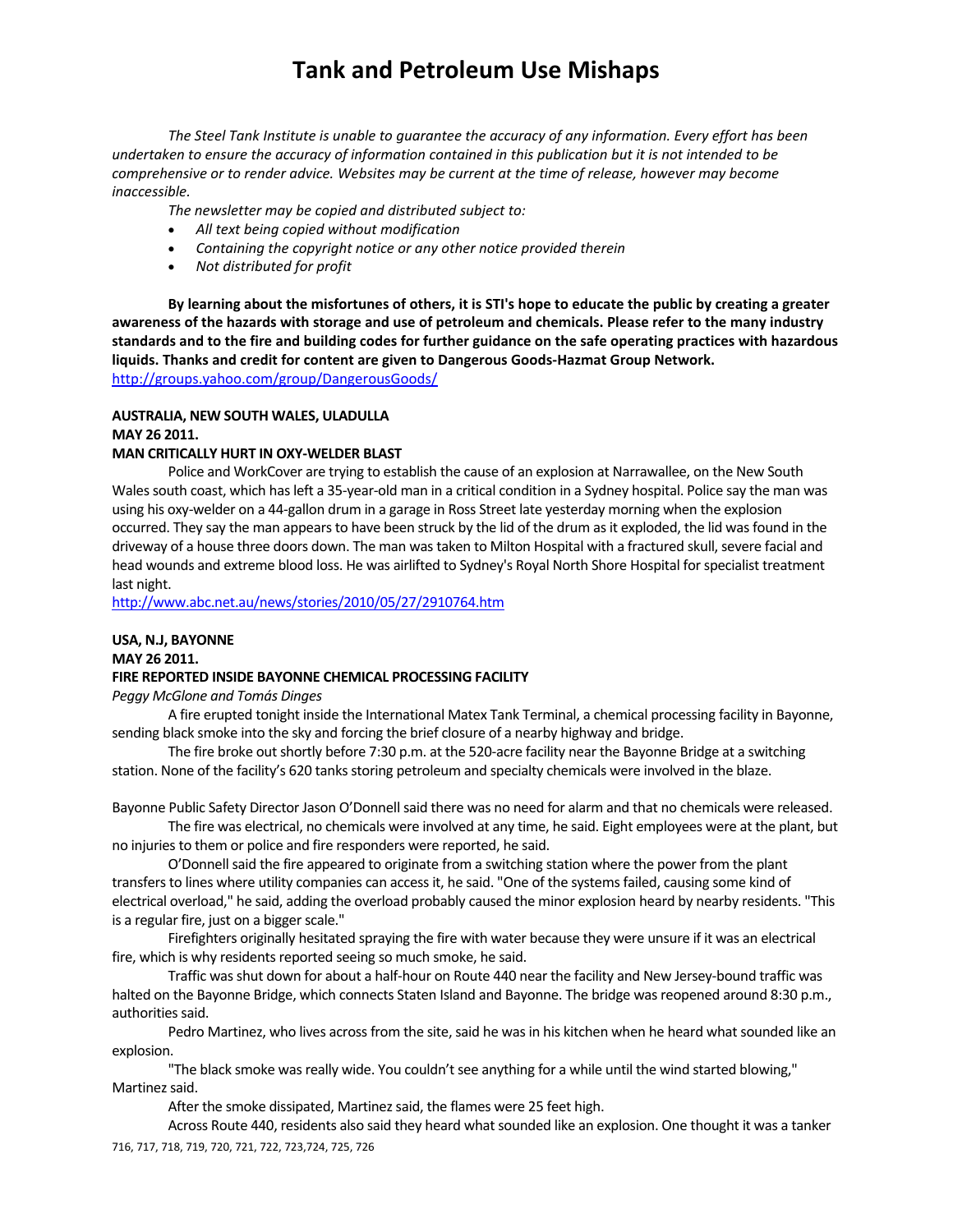truck, another thought it was a car accident.

"We were on the porch and it was just like ba-boom," said Jilliann Pena, 18. "And then I heard like a rumble." Pena climbed the berm that borders Route 440 and saw thick black smoke filling the air.

Police officers told them to go back into the house.

A privately held company founded in 1939, IMTT owns and operates 12 bulk liquid storage facilities at 10 marine terminals in North America. Its total storage capacity is 42 million barrels.

IMTT handles and stores petroleum products as well as vegetable and tropic oils, renewable fuels and chemicals, according to the company's website. It stores about one-third of all bulk liquid in New York Harbor, and about two-thirds of bulk liquid in the lower Mississippi River, another key U.S. port. An affiliate company, Oil Mop LLC, offers environmental services, including spill remediation and tank and pipeline cleaning. Headquartered in New Orleans, the company employs between 100 and 250 people.

According to the company's website, the Bayonne facility is the second largest of its terminals, behind the 1,000-acre site in St. Rose, LA, just west of New Orleans. The Bayonne terminal stores refined petroleum products and specialty chemicals.

http://www.nj.com/news/index.ssf/2011/05/fire\_reported\_at\_bayonne\_power.html

### **USA, WYO, SHERIDAN MAY 27 2011. FUEL TANK FLOATS INTO YARD**

*Maryjo Johnson*

Sheridan Fire Marshall Brian Songer issued a media release indicating that Sheridan Fire‐Rescue {SFR} responded with the Hazardous Material Response Vehicle, Haz‐Mat 1, to the 2000 block of Dana Avenue Wednesday morning for mutual aid at the request of the Goose Valley Volunteer Fire Department.

The flooding in Downer Addition on Tuesday brought a large gasoline storage tank from somewhere upstream into the yard of Jacob Dunham at 2046 Dana Avenue. Songer reportsthat Mr. Dunham had been evacuated the night before, and returned Wednesday morning to find the tank leaking fuel onto his property.

Dunham was able to maneuver the tank to prevent further fuel loss, but the tank leaked an unknown amount of fuel near his home; some had already flooded his basement.

SFR found the basement to have approximately eighteen inches of water. Air monitoring equipment showed there were gasfumes within the structure. As a precaution, Dunham had already shut down the water heater in the basement, and sump pumps were used to discharge the water from the area.

Songer indicates that positive pressure ventilation was also used to clear fumes from the home, and an absorbent boom was placed at the sump pump discharge to recover any gasoline pumped from the structure.

Goose Valley Volunteer Fire Department remained on scene until the home was safe to occupy. Songer says that the owner of the tank and its original location are not known at this time. http://www.sheridanmedia.com/news/fuel‐tank‐floats‐yard17006

**USA, MI, WHITE OAK TWP**

## **MAY 28 2011. GASOLINE LEAK'S EFFECT OVER LONG TERM WORRIES MANY NEIGHBORS SEEK ANSWERS FROM COMPANY**

*Melissa Domsic*

Residents are curious just how Marathon Pipeline LLC could have gone from telling them that 126,000 gallons of gasoline leaked from a storage tank in April, to now estimating as many as 462,000 gallons escaped.

Marathon knew the much larger leak estimate would draw questions from those who live nearby, so the company held itssecond public meeting on Thursday evening at the White Oak Township Hall.

"How did we lose this many gallons? We're just as perplexed as you," Marathon representative Rob Roy told a crowd of about 60 residents.

The plume spans about 300,000 square feet, the equivalent of more than five football fields. So far about 71,000 gallons have been recovered.

Local farmer Marvin Speer reported the leak on April 13 after finding gasoline in a county drainage ditch on his property. The leak resulted from a faulty gasket on a pipe leading to Marathon'stank. Wolverine Pipe Line Co. owns three other tanks on the site.

716, 717, 718, 719, 720, 721, 722, 723,724, 725, 726 Officials from Marathon, Ingham County and the Michigan Department of Environmental Quality tried to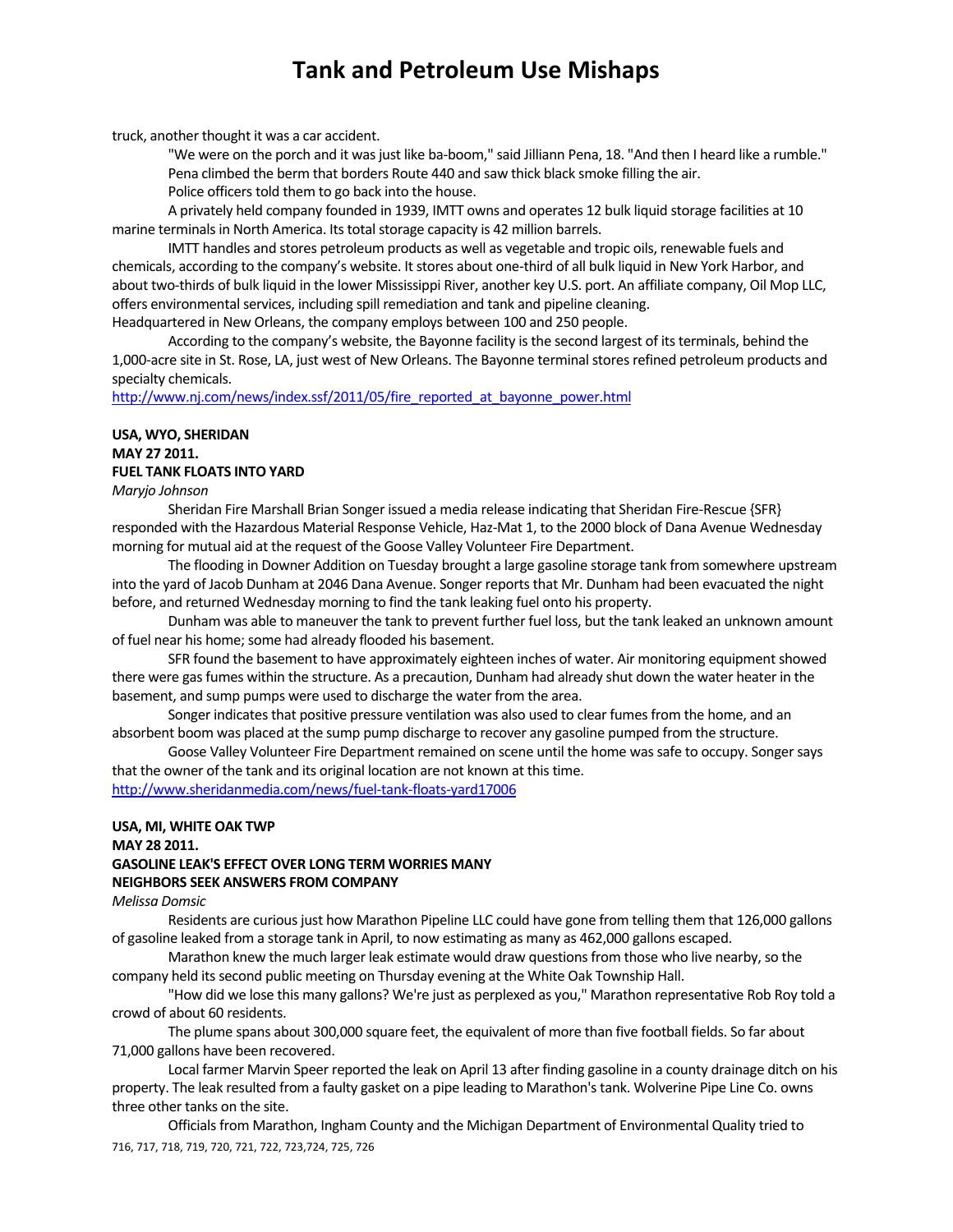assure residents that the leak remains contained and they're doing what they can to ensure it won't happen again. Despite those attempts, neighbors expressed worries and frustrations.

"Our basic concerns are still the same," said Kim Straub, who lives near the site. "They're the same as whether its 126,000 or 462,000 (gallons)."

They have immediate concerns: Is the water, air, soil and plant life that surrounds their homes and farms safe? **No** problems surface

So far, tests are showing no signs of contamination to local wells or to soil outside the immediate area of the plume. Air monitoring is ongoing and has not shown any problems, officials said.

And there are more long‐term issues.

How will the spill impact their property values? How will Marathon, and Wolverine, for that matter, ensure nothing like this will ever happen again, and how will officials make certain the leak won't manifest years down the road?

"I really worry about five years from now," home-owner Carol Stevenson said. "What's going to happen with my water and my house?"

There weren't clear answers to those questions, and officials say they're still monitoring the issue and getting a grasp on its magnitude.

### **More monitoring**

Asfor making sure another leak won't occur and go unnoticed again, Roy said Marathon is going to remove underground tanks and expose them above ground and install more advanced monitoring devices.

Wolverine's Jerry Johnson said his company is taking its tanks out of commission this summer and implementing new monitoring procedures.

"We did get some questions answered tonight," resident John Koval said. "I'm still concerned, and I'm still going to monitor how this all progresses."

http://www.lansingstatejournal.com/article/20110527/NEWS01/105270331/Gasoline-leak-s-effect-over-long-termworriesmany?odyssey=tab

### **USA, TN, CHATTANOOGA**

### **MAY 28 2011.**

### **WOMAN BURNED IN FIRE AT KANGAROO GAS STATION**

Fire investigators are trying to determine what happened last night when a woman was severely burned in a fire at a gas station in Riverview. The incident occurred shortly after 10 p.m. at the Kangaroo gas station at 1005 Hixson Pike, while a woman and her boyfriend were putting gas in their Jeep Cherokee.

A store cashier told firefighters that he saw fire break out at the pump next to the Jeep, so he hit the cut-off switch to the pump and called 911. The woman's clothes caught on fire, and she screamed for help. The clerk and another employee then grabbed a fire extinguisher and put the fire out.

Captain Anthony Moore with the Fire Investigation Division Moore identified the woman as Samantha Lawrence, 20. When Chattanooga firefighters arrived on the scene momentslater, they got Ms. Lawrence to sit down so they could apply dressings to her burns. Captain Moore said she was suffering from 2nd and 3rd degree burns to approximately 30% of her body.

She was then handed over to paramedics with Hamilton County EMS and rushed to Erlanger Medical Center. Hourslater, Captain Moore said Ms. Lawrence was airlifted to the Joseph M. Still Burn Center in Augusta, Georgia.

Chattanooga police are assisting with the investigation. Samantha Lawrence is listed in critical but stable condition at the Joseph M. Still Burn Center in Augusta, Georgia.

http://www.chattanoogan.com/articles/article\_202252.asp

### **USA, WYO, RAWLINS MAY 28 2011.**

### **OIL SPILL CONTAMINATES EMIGRANT CREEK**

*Jeremy Fugleberg*

Malfunctioning equipment at an oil well storage site dumped an undetermined amount of crude oil into Emigrant Creek south of Rawlins, the Bureau of Land Management announced Friday.

Melting snow and ice revealed evidence of the spill, which probably took place four months ago, officials said. A piece of equipment that separates water from oil, known as a heater-treater, malfunctioned at a site near the stream, a BLM investigation showed.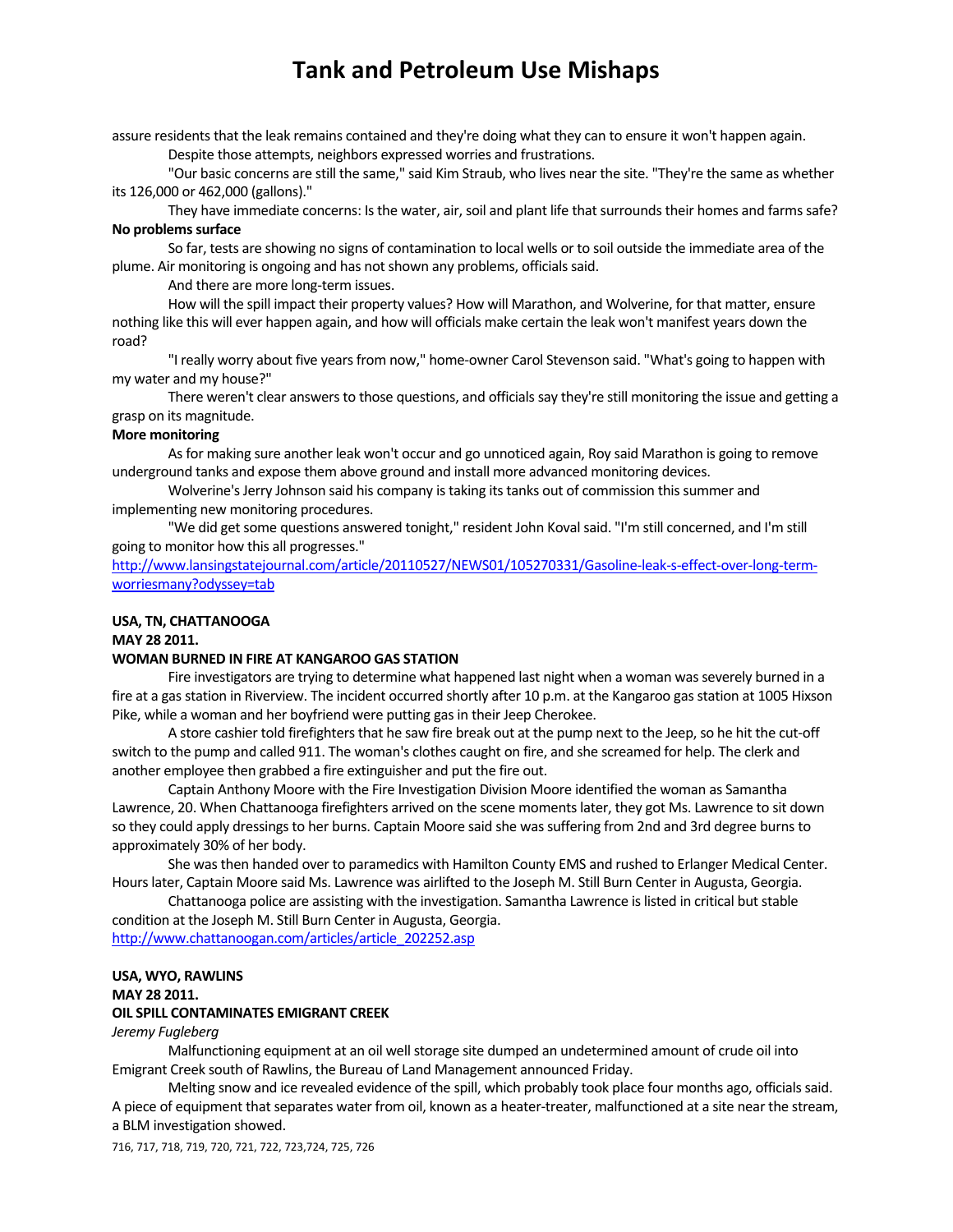The spill probably took place within a 24-hour period, said BLM spokeswoman Serena Baker.

Federal and county hazardous material teams have deployed containment booms, known as socks, at three spots in the stream to soak up the oil sheen from the site, located five miles upstream from Teton Reservoir near Bridger Pass Road.

Nadel & Gussman Rockies LLC, which operates the oil well and its storage site, is also pitching in to clean up the pollution, Baker said.

"The company has hired a service company and Thursday they had approximately 20 personnel along Emigrant Creek collecting that contamination," she said. "They have also hooked up a siphon to soak up as much oil as possible."

The company is also deploying additional containment booms, said Mike Newberry, hazmat coordinator for the BLM's field office in Rawlins.

Denver‐based Nadel & Gussman voluntarily shut down the well. The company was cited for failing to report the spill and further action is pending, the BLM said. Calls and an email to the company weren't immediately returned.

A "concerned citizen" reported to the spill on Sunday, the agency said. Bakersaid the information wasn't released until Friday because of consultations with state and federal agencies and the BLM's investigation of the spill.

"I think BLM wanted to make sure they knew the scope before they put this out," she said of the spill announcement.

The spill is located along State Road 71/Carbon County Road 401, approximately 15 miles south of Rawlins and upstream from the Teton Reservoir, which is a popular recreational spot.

The BLM said specialists have walked the waterway above and below the reservoir and found the heaviest contamination on Emigrant Creek. The creek flowsinto Little Sage Creek, but the BLM found no evidence the contamination had traveled upstream into Little Sage Creek from where the two creeks meet.

The BLM has collected water samples from Emigrant Creek and the Teton Reservoir, which are now being tested at a laboratory in Laramie, Baker said.

Fishing is still permitted at the reservoir, the BLM said.

"BLM is regularly monitoring the situation," the agency said in a media release.

http://billingsgazette.com/news/state-and-regional/wyoming/article\_dc23e8d6-0c3b-5e9d-a71f-0fc6e6d3f833.html#ixzz1QsXBpFgO

## **USA, N.C, CALDWELL COUNTY, HUDSON**

**MAY 29 2011.**

### **HUDSON PLANT SMOLDERS AS INVESTIGATORS LOOK FOR CAUSE OF MASSIVE FIRE** *Diana Rug*

A chemical plant exploded into a fireball Saturday afternoon, closing down a major highway and forcing evacuations of nearly 750 people from their Caldwell County homes.

A storage area at RPM Wood Finishes Group off U.S. 321 in Hudson caught fire just before 3 p.m., according to witnesses. The plant, home to three companies -- including Chemical Coatings Inc., Mohawk Finishing products, and Guardian Protector products -- makes products like spray paints and furniture coatings. It houses several highly toxic chemicals used to make its products.

Hudson firefighters got the call about the fire at 3:07 p.m., and were on the scene in six minutes, according to Hudson Fire Chief Tommy Courtner. They were eventually joined by at least 14 other agencies, from as far away as Wilkes and Mecklenburg counties. The chemical were their main concern.

"Our biggest threat wasthe nitrocellulose, which is very volatile," said Courtner. "It's kind of like gunpowder." Nitrocellulose is also sometimes called flash paper.

Courtner said the chemical, when burned, can cause explosions and release toxins in the air. Those toxins can make eyes burn and make it difficult to breathe.

Firefighters and HazMat crews worried the fire, which started in the storage area on the back of the property, could spread to other parts of the complex containing more potentially explosive chemicals. They closely monitored weather reports to see where winds were carrying the flames and the thick black plume of smoke rising from the property.

"When we saw the wind wasshifting, we were afraid we were going to get into the main RPM (offices)," said Courtner. "And if that would have happened and we would have gotten into the tank farm right here behind you, they would have had major problems and that would have escalated into a bigger picture for us."

716, 717, 718, 719, 720, 721, 722, 723,724, 725, 726 The plant also contained xylene and acetone, but Courtner said those chemicals were not as big of a concern.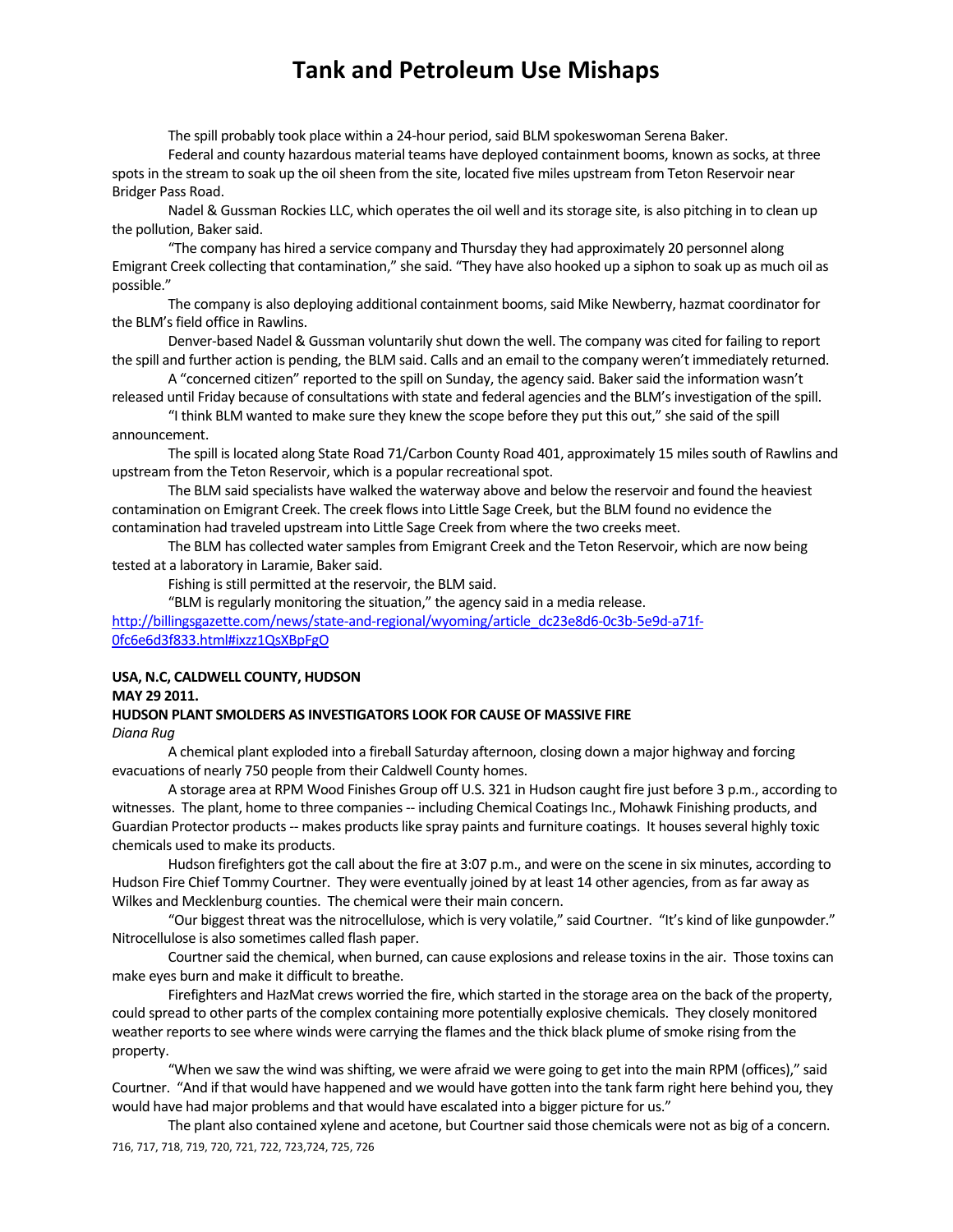Firefighters said they got the fire under control at 6:01 p.m.

The fire destroyed the storage area, but left the rest of the plant untouched. Caldwell County Sheriff's spokesman B.J. Fore said 300-350 people work at the plant, and their jobs will not likely be impacted by the fire. Two nearby furniture upholstery plants, however, were destroyed.

Chief Courtner said barrels sent airborne by the explosions landed on the upholstery plants and set them on fire. The names of the two plants were not immediately available Saturday night.

Melissa Steelmon witnessed saw the barrels flying into the air as she passed by.

"We couldn't believe it .. just couldn't believe it happened," said Steelmon. "We just hoped nobody got hurt."

U.S. 321 was closed between Granite Falls and Lenoir for more than six hours while emergency crewsfought the fire. Law enforcement officers went door-to-door for a mile in every direction around the plant, evacuating homes. They also evacuated more homes up to two miles downwind of the plant because of concerns about chemicals in the air.

The Red Crossset up two shelters at Granite Falls Recreation Center in Granite Falls, and Mulberry Recreation Center in Lenoir. About 20 people stopped in at the Mulberry shelter, including Amanda Haas and her family.

"Sure enough we got there just assome of the fire trucks were pulling in and you could see the flames coming out of the black smoke," said Haas. "It was huge – like an inferno."

Haas's mother knew it was the chemical plant, and the family decided to leave. She, her husband, her mother, two daughters, and a cousin waited at the shelter until the evacuation order was lifted around 8:45 p.m.

Investigators are working to find the cause of the fire. They're grateful the plant was closed Saturday, so there were no serious injuries. Two firefighters had to be treated for the heat, but they are okay.

http://www.wcnc.com/news/Chemical-plant-fire-forces-evacuations-in-Caldwell-County-122778109.html

## **RUSSIA, KAMCHATKA, PETROPAVLOVSK‐KAMCHATSKY**

**MAY 30 2011.** 

### **3 DEAD, HOMES EVACUATED IN RUSSIA FUEL TANK EXPLOSION**

Three workers died at a Russian Far East oil storage facility after a fuel reservoir exploded, officials said Monday.

The blast took place in the Pacific Ocean port Petropavlovsk‐Kamchatsky, on the east coast of the Kamchatka peninsula.

The three male victims were welders working inside an empty fuel storage tank still containing trace oil and gas fumes, according to news reports.

The explosion in the underground reservoir broke windows of residences hundreds of metresfrom the storage site. A evacuation of nearby homes was in progress, Interfax reported.

Fires were localised and there was no threat to surrounding fuel storage tanks, said Yulia Samtsova, a Russian Emergency Situations Ministry (RMES) spokeswoman.

Welding in a location potentially containing explosive fumes is a violation of Russian labour safety protection law. Police were investigating why the welder team was working inside a poorly-ventilated storage unit.

Oil and gas production is a a key economic driver in resource-rich Russia. Poor enforcement of safety standards sometimes make work in the industry dangerous, with equipment failures and accidental explosions the most common causes of fatalities.

http://www.monstersandcritics.com/news/europe/news/article\_1642318.php/Three-dead-homes-evacuated-in-Russia‐fuel‐tank‐explosion

### **USA, LA, ACADIA PARISH, CROWLEY MAY 30 2011.**

### **OIL SPILL SEEPING INTO CROWLEY WATERWAYS**

### *Chris Welty*

In Acadia Parish, crews are working to clean up an oil spill in Crowley.

The oil began spilling Saturday from an oil storage tank near the intersection of West Mill Street and South Western Avenue, and that oil has made its way into nearby Bayou Blanc.

"We are trying to figure out why nothing has been done," said Patrick Miller a concerned resident.

Residents along Bayou Blanc are outraged. Saturday afternoon neighbors noticed a sheen to the water and a telltale smell in the air.

716, 717, 718, 719, 720, 721, 722, 723,724, 725, 726 "It smelled like oil. There's no oil field around here and there's no tanks that we know of so to see that in our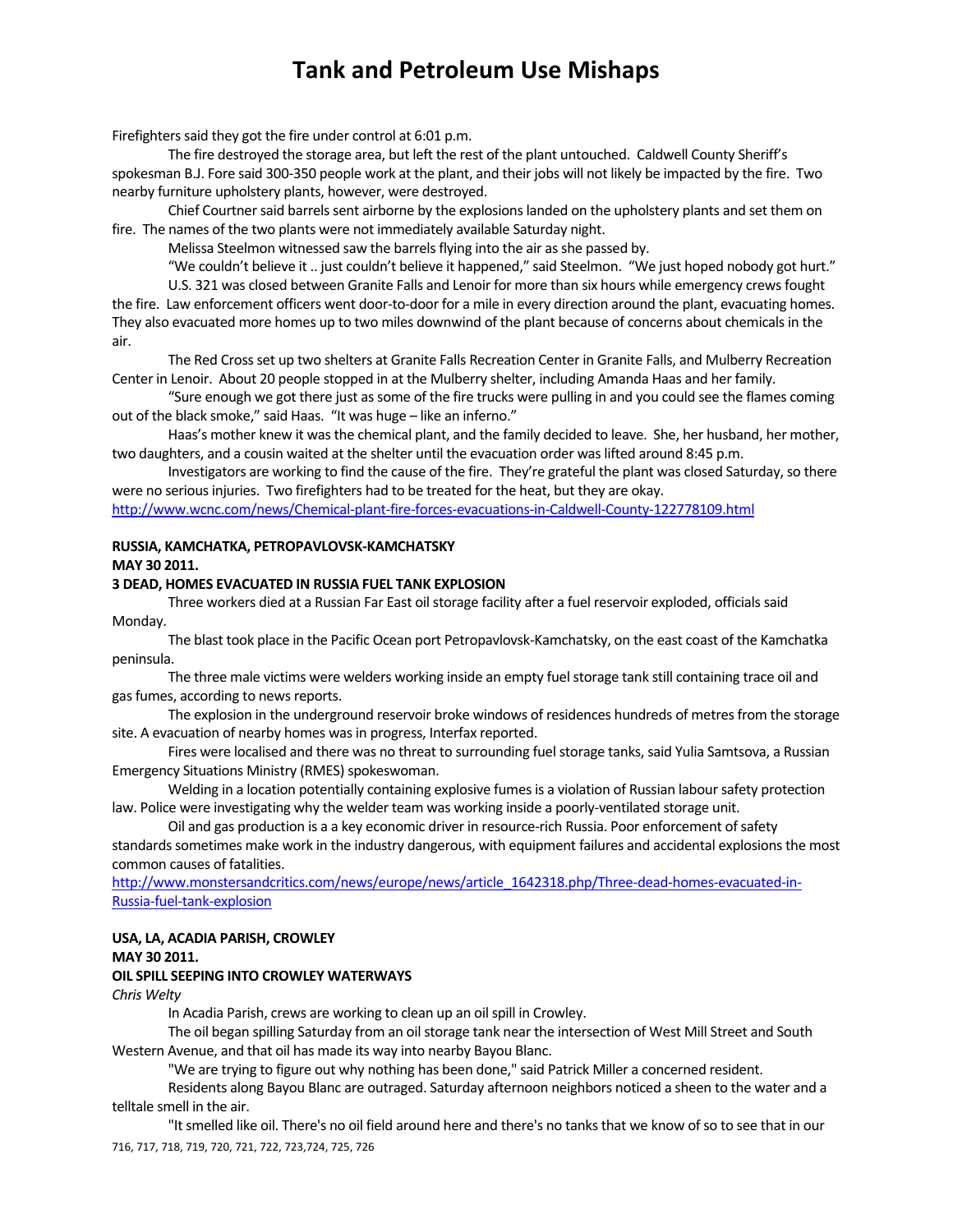backyard. It's out of the ordinary," said Miller.

Less than one mile away, a storage tank is leaking oil into drainage canals that connect into Bayou Blanc and beyond the Crowley city limits to the Roller Road bridge.

Miller believes the oil could end up in other bodies of water if boom isn't set up soon. "This actually ends up going to Bayou Plaquemine which then connectsto the Mermentau River, and then the Gulf of Mexico. It's a pretty bad oil spill."

The oil is so thick that when you stir it with a stick, it doesn't break up very much and it cakes onto the stick. This is something that concerns residents.

"We've got wood ducks and birds, fish, and everything else. with oil on top of that, they can't breathe and they are going to start dieing. it's just not a good thing," said Miller.

It's unknown how much oil actually spilled, but the Department of Environmental Quality is planning on testing the air and water, as well as laying boom to prevent the oil from spreading any further. Investigators from the Environmental Protection Agency are in Crowley and are working with the party possibly responsible for the spill to begin clean‐up.

"I think now they are starting to wake up and realize hey we need to do something and contain it asfast as we can to get it cleaned up."

A clean up process that residents wish could have started sooner.

If you do see oil, the D.E.Q. advises that you do not touch it and to call law enforcement or the DEQ offices immediately.

http://www.katc.com/news/oil-spill-seeping-into-crowley-waterways-10pm/

## **USA, FLA, STUART MAY 31 2011.**

### **FIRE DAMAGES BIOFUEL PLANT IN STUART SUNDAY NIGHT**

### *James Kirley*

Fire broke out Sunday night in a building where used vegetable oil isrefined into biofuel for diesel engines, but a fire official said the blaze did not involve the oil or fuel that is produced from it. Firefighters were called to Viesel Fuel, 4401 S.E. Commerce Ave., Stuart, shortly after 7 p.m., when a passing Martin County sheriff's deputy reported seeing smoke coming out of the building, said Doug Killane, spokesman for Martin County Fire Rescue. The business had been shut down for the long Memorial Day weekend and nobody was occupying the building at the time of the fire, Killane said. Firefighters battled thick smoke and intense heat inside the metal building, Killane said. No injuries were reported. "It was a structural fire that had nothing to do with what's manufactured at the business," Killane said. A state fire marshal was on scene Sunday night to determine the cause of the fire. Killane estimated at least \$30,000 damage was done to the building — possible more, if the metal beams sustained damage. Stuart-based Viesel Fuel converts waste vegetable oil from area restaurants into a high grade biofuel, which company officials say burns cleaner and is less expensive than No. 2 petroleum diesel fuel.

http://www.tcpalm.com/news/2011/may/29/fire-damages-biofuel-plant-in-stuart/

### **GIBRALTAR**

### **JUNE 1 2011.**

### **PASSENGERS INJURED AS CRUISE SHIP IS ROCKED BY BLAST IN GIBRALTAR FUEL TANK**

*John Honeywell*

Twelve passengers on board one of the biggest cruise ships in the world were injured when an explosion in a fuel storage tank rocked the port of Gibraltar.

Independence of the Seas, carrying more than 4,000 passengers, felt the full force of the explosion, according to reports on Gibraltar Radio. The ship made an emergency departure, pulling up its gangways and moving further out at sea.

The cruise terminal on the North Mole wasimmediately evacuated and two passengers were left behind.

Dense black smoke billowed from the blazing oil tank after the blast, which wasfelt up to a mile away. Police have not ruled out a terrorist involvement, but the more likely cause appears to have been welding work which was being carried out on the top of the tank.

A Spanish workman was seriously injured and after being taken to a local hospital was transferred to a specialist unit in Seville. A policeman received burns while attempting to rescue him.

716, 717, 718, 719, 720, 721, 722, 723,724, 725, 726 Flights in and out of Gibraltar airport were temporarily suspended as the tank continued to burn out of control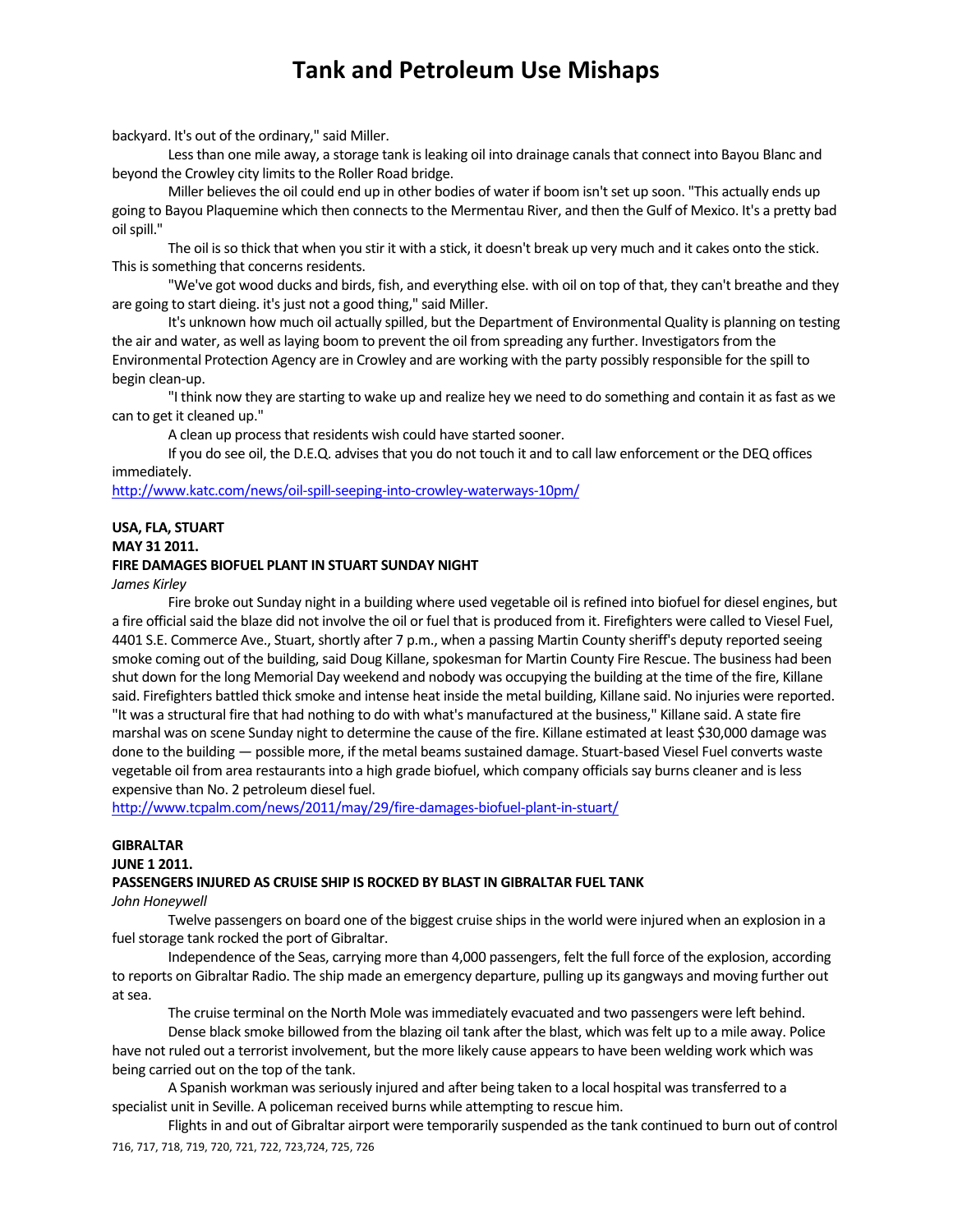well into the night.

A spokeswoman for Royal Caribbean Cruise Lines said today that the 12 injured passengers - 11 of them from the UK - sustained minor injuries including burns, abrasions and a dislocated finger. They have been treated by the medical team on board.

The two passengers who were still ashore when the explosion happened were not injured. The cruise line is arranging for them to rejoin the ship on Thursday in France.

Independence left Southampton on Saturday for a 14‐night Mediterranean cruise. It arrived in Gibraltar, the first port of call, this morning and was due to depart at 4.00 pm, about the same time as the explosion. It is now continuing with its scheduled itinerary to Cannes, Barcelona, Palma, Alicante, Lisbon and Vigo. Of the 4,153 passengers on board, 3,894 are from the UK and Ireland.

Cruise ship Ocean Princess arrived in Gibraltar this morning. Instead of tying up, the ship was anchored a few hundred yards off‐shore and passengers were taken ashore by tender.

A video posted to YouTube by a Gibraltarian known as "Mendenge" shows Independence of the Seas pulling out of port as the fire raged.

http://blogs.mirror.co.uk/captain‐greybeard/2011/05/cruise‐ship‐hit‐by‐gib‐explosi.html

### **USA, ILL, MORRIS JUNE 1 2011.**

### **MORRIS EXPLOSION THREAT CAUSES EVACUATION**

More than 100 residents were evacuated from their homes Sunday afternoon when a power outage opened up the possibility of a tanker explosion at the Lyondell Bassell chemical plant in Morris.

During severe thunderstorms Sunday, lightning hit the portion of the plant that produces electricity, said Bob Coleman, chief of the Morris Fire Protection and Ambulance District. This ultimately caused the pressure in a tank to increase, causing officials to fear an explosion. Morris is about 22 miles east of Ottawa along Interstate 80.

"They lost all power affecting the switch that transfers electricity back to ComEd, so the whole plant went down, and the compressors wouldn't work to keep the pressure in the tanks at a certain (level)," Coleman said.

At that time, a fire did occur, but the plant fire department was able to extinguish it. A minor explosion in the furnace area and another fire also broke out during the incident, but those were also handled by the plant's firefighters.

There has not been an evacuation at Lyondell since 1989, Coleman said, but in 1989 it was done twice. Surrounding plants were also shut down during the incident.

The reverse 9-1-1 calling system was utilized to call area residents to evacuate. Emergency officials also went to the neighborhoods to encourage people to leave. Residents were evacuated to the Minooka Fire Station, No. 1, and later moved to the Minooka Bible Church.

"We used the reverse 9-1-1, which is a lifesaver for those people," Coleman said.

The community evacuation waslifted at about 7 p.m., when all vehicle, rail and river traffic in the area was allowed to resume normal travel and residents were allowed to return to their homes.The incident was deemed over by 7:56 p.m., although the Grundy County Emergency Management Agency and local officials continued to monitor the situation.

Coleman did not know as of presstime how many fire departments assisted on the call, but said more than 75 firefighters were on scene, plus 25 to 30 more covered area stations while they worked on scene. The Division 19 Task Force was activated, said Coleman, which means equipment and a fire chief were brought in from other stations to cover local stations since all the local equipment was at the plant.

"The main thing is no one got hurt and the plant is back in a safe atmosphere," Coleman said.

A damage amount is not yet available. The plant was not to be in "100 percent" working order Monday, Coleman said.

http://mywebtimes.com/archives/ottawa/display.php?id=433046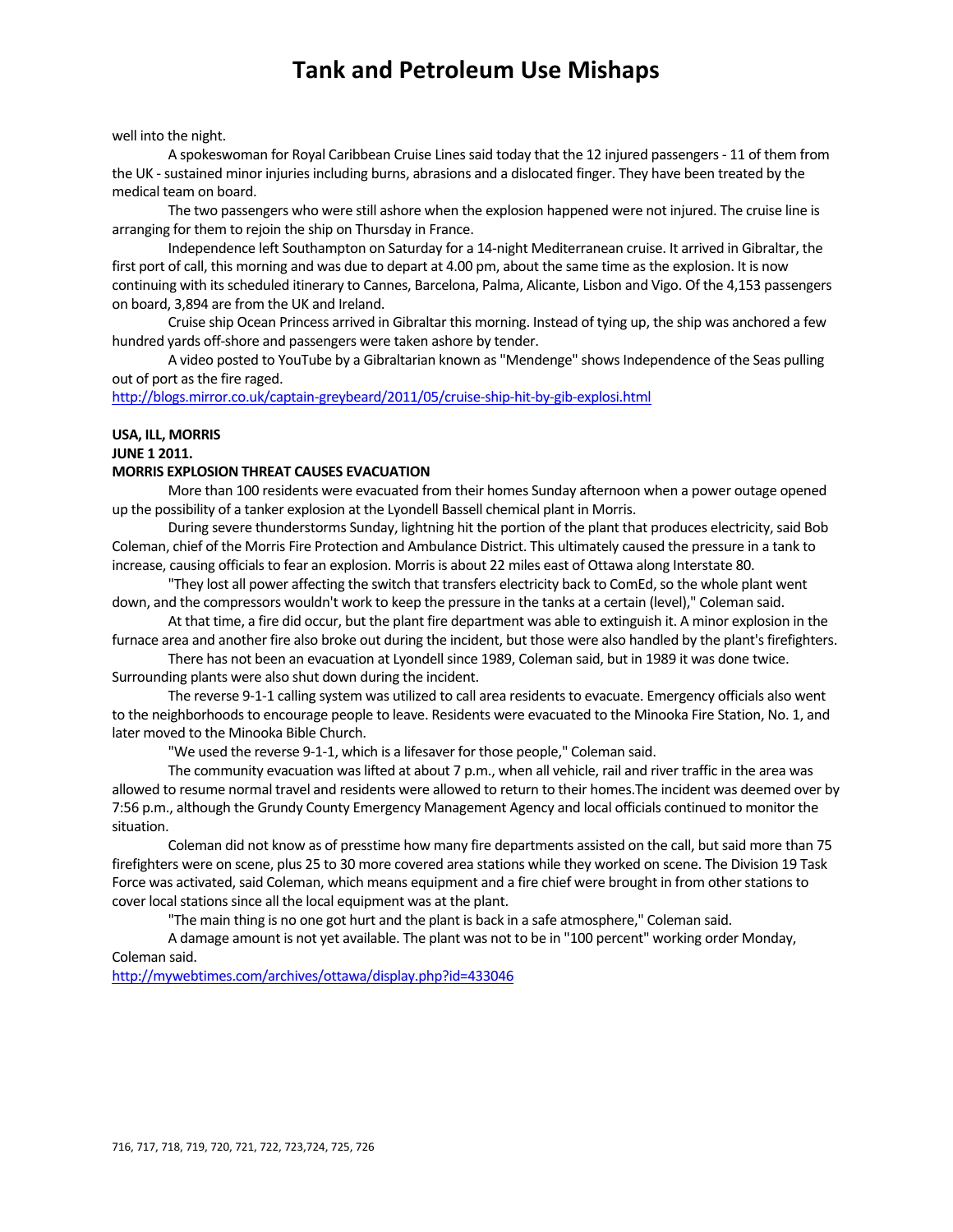## **USA, S.C, NEWBERRY JUNE 1 2011. PREGNANT WOMAN, 2 TEENS INJURED BY TRASH FIRE**

**DOUSED WITH GASOLINE AND VAPORS CAUSED A FLASH FIRE AND MINOR EXPLOSION**

A pregnant woman isstill in the hospital following an accident while burning garbage in Newberry County. The incident took place on Clark Street in Whitmire Monday night.

Newberry County deputies say a man tending the fire doused it with gasoline and the flames spread, injuring four people including the woman.

Tuesday, News19 spoke with two teenagers who were there when the fire took place. They say they were just hanging out while a friend burned histrash when he added fuel to the smoldering fire and it exploded.

"It was like this big old fireball just whew like it was just a real big fireball it's nothing like I've never seen in my life before I didn't think it was coming," said Dominique Holmes. "I'm not going to lie it was scary to me."

Newberry Sheriff Lee Foster said Holmes and two other people have been treated for burn injuries, including 19-year-old Desiree Geyer, who is eight months pregnant, and a 13-year-old who is still at the Burn Center in Augusta, Georgia.

Foster said one person sprayed gasoline onto the fire that was almost out.

"The vapors caught on fire and there was a flash fire or a minor explosion," Fostersaid. "Pouring gas directly on a fire is bad enough but when you put it in a spray form you create more vapors that way which creates a wider flash field."

The sheriff said all the victims were conscious and alert on the scene. Holmes got a second degree burn on his leg, and said his friend Desiree got burnt protecting her three-year-old.

"The reason she got burnt is because her baby was sitting right beside her when the fire came she turned her back to save her baby," Holmes said.

Holmes's younger brother barely escaped the explosion.

Sheriff Foster said he doesn't expect charges to be filed in this incident.

http://www.wltx.com/news/article/138610/2/Pregnant‐Woman‐2‐Teens‐Injured‐by‐Trash‐Fire‐

## **GIBRALTAR**

**JUNE 2 2011.** 

### **GIBRALTAR EXTINGUISHES FUEL TANK BLAZE**

Firefighters put out a huge blaze on the British territory of Gibraltar on Wednesday, a day after a fuel tank exploded near a cruise ship and injured at least 14 people, officials said.

They battled through the night and finally extinguished the flames shortly before dawn.

An oil tank explosion probably caused by a spark from welding operationsshook the Rock on Tuesday afternoon, nearby the giant cruise ship Independence of the Seas.

The inferno, which sent dense black smoke billowing across the port, later spread further when the heat and flames caused a second nearby fuel tank to explode, the authorities said.

"There was an explosion and full collapse of the second tank," said a senior fire service spokesman.

Firefighters had focused on extinguising the fire and cooling the adjoining tanks. But when the second tank went up, it resulted in a "much larger fire", a government spokesman said.

Land‐based firefighters had to withdraw and battle the blaze from the sea, he said.

Initial reportsindicated two workers were welding on top of the tank, which contained a mixture of water and used oil, when it exploded, the government said.

One of the welders, a 40‐year‐old Spanish national, suffered life threatening injuries and wastaken to a Gibraltar hospital and then a specialist burns unit in a hospital in Seville, Spain.

The other worker, a 25-year-old Spaniard, suffered minor injuries and was in the Gibraltar hospital.

Gibraltar's government said 12 passengers onboard the 'Independence of the Seas' suffered injuries, mostly minor burns, but one passenger suffered a fractured shoulder.

The cruise ship had arrived in Gibraltar Tuesday morning and had been scheduled to leave the same afternoon.

The tank exploded 25 minutes before the ship's scheduled departure, and the vessel had to abandon its berth near the tank in an emergency departure. "The ship did not suffer serious damage," said a government spokesman. http://www.vancouversun.com/travel/Gibraltar+extinguishes+fuel+tank+blaze/4873138/story.html

**USA, HI, HONOLULU**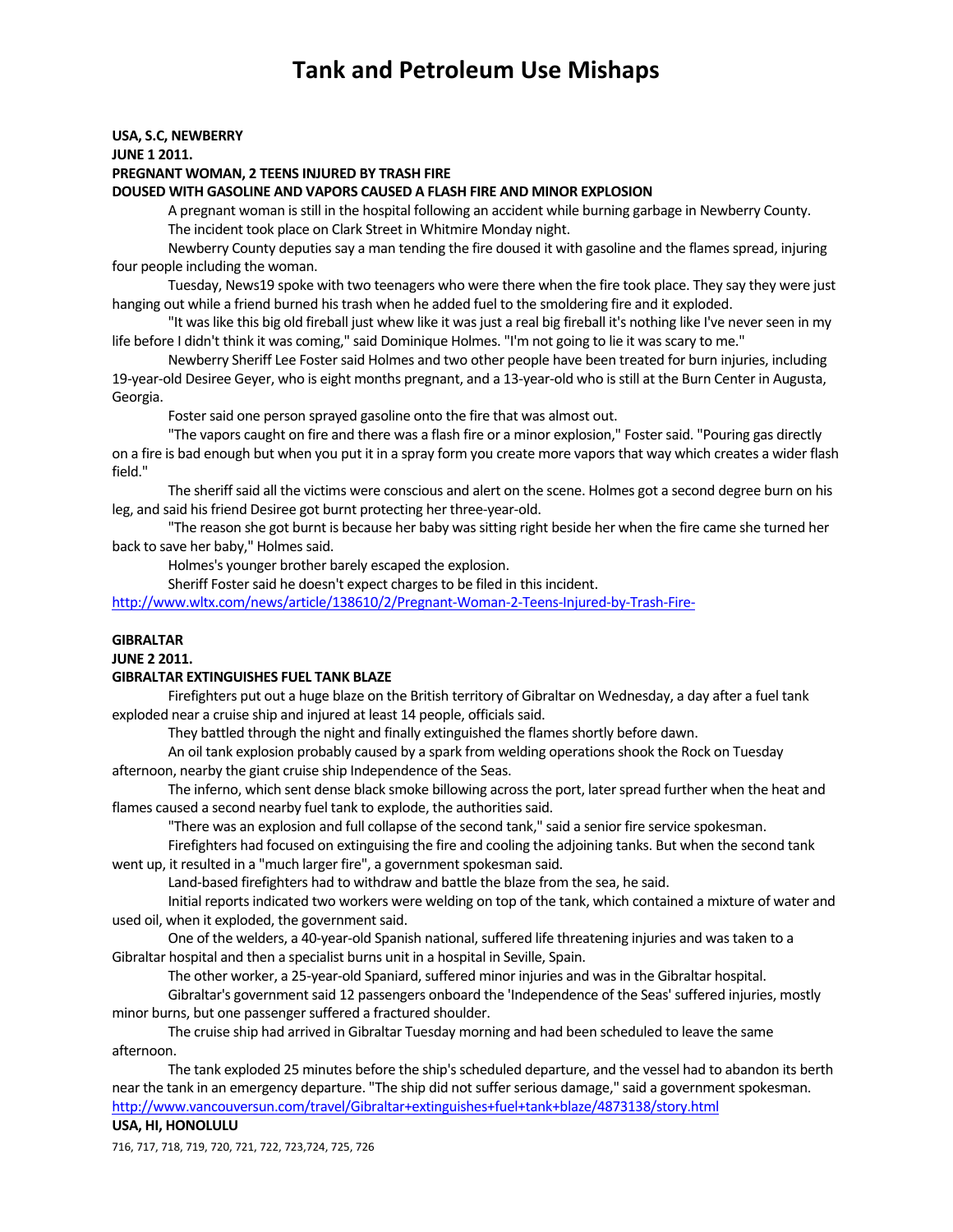### **JUNE 2 2011. TOXIC WASTE IN HAWAII HOW BROWNFIELDS AND CONTAMINATED SITES AFFECT DEVELOPMENT**

#### *Dennis Hollier*

Thirty years after it shut down, the old Gasco site in Iwilei is still a vacant lot. For generations, it converted heavy petroleum into synthetic gas and light oils. Now, itsstorage tanks, thermal cracker unit and pipelines are long gone and, in their place, is a field of gravel and weeds.

All that remains of the old gasworks is its contamination – a vast underground reservoir of viscous tar and toxic aromatics, like benzene, toluene and ethylbenzene. Indeed, the Gasco site is one of the most contaminated sitesin the state, and the technical and legal consequences of that contamination are why the land sat vacant for more than three decades. Even so, three years ago, Weston Solutions, an international environmental engineering company, bought the property – and all the liability that goes with it.

That's because the four‐acre site is prime real estate. It's near downtown, the harbor, airport, highways and the planned rail line. Weston plansto clean it and redevelop it, but three years after buying the land, Weston's project still faces technical glitches and regulatory hurdles, and has become a symbol of Hawaii's contaminated lands problem. **Distribution of toxic sites**

Here's the good news: Hawaii is much less affected by contaminated sites than most Mainland states, according to Fenix Grange, manager of Site Discovery, Assessment and Remediation for the state Department of Health. That's largely because we haven't had as many heavy industries as in the Rust Belt or the petrochemical regions of the Gulf Coast. Also, according to Grange, it's rare for contaminated properties here to sit idle.

"In Hawaii, because land is so valuable, most large, urban properties that have contamination on them get developed anyway," she says. "People just make the cleanup and control costs part of their redevelopment plans," Grange says.

Nevertheless, industrial areaslike Iwilei, Campbell Industrial Park, Mapunapuna and Kakaako are heavily contaminated, which complicatesland sales and development. The main issue, of course, isliability for the required cleanup, which can mean millions of dollars in uncertain expenses.

Beyond these large, well-known industrial sites, there are hundreds of anonymous, smaller sites: dumps, autorepair shops and old underground tanks at gas stations. Former sugar and pineapple plantations have dozens of contaminated sites that were once used for fertilizer storage or pesticide mixing.

The state Department of Health has investigated more than 1,700 sites of potential contamination, nearly half of which merited further action. "We have about 800 sitesin our database that have current or historic contamination that are either still dirty, or were dirty and have been cleaned up," Grange says.

### **Joint and several liability**

Hawaii's rules on toxic sites are mostly derived from the U.S. Environmental Protection Agency's regulations. "In federal law," Grange says, "liability is'joint and several,' which means anybody associated with the contamination is in the chain of responsibility. The regulators look first to the party that actually caused the contamination. Then they look to the current property owner. But anyone associated with the contamination is in the chain of responsibility." That means, the current property owner is on the hook, but so is the previous owner.

An excellent example is Weston's other Oahu project, the old Chem‐Wood facility in Campbell Industrial Park. From 1973 to 1988, Chem‐Wood, a Campbell Estate tenant, used copper chromate arsenic to pressure‐treat lumber there. Campbell sold the property to Chem-Wood in 1989, but, under duress from the EPA to clean up the site, Chem-Wood went bankrupt in 1997, leaving behind tanks of the toxic chemical. In 2008, vandals broke in, spilling 300 pounds of the copper chromate arsenic. Arsenic levelsin the soil are now some of the highest in the state.

In the intervening years, other responsible parties have disappeared. The most recent owner, a Japanese businessman who also faced pressure to clean up, walked away from the property, taking haven from the EPA in Japan. His predecessors went bankrupt. But bankruptcy is not an option for the Campbell Estate; its pockets are too deep. Until itsold the site to Weston Solutions, it wasstuck with all the liability for the cleanup, even though it hadn't been the owner of the property for more than 20 years. That's the principle of "joint and several."

The uncertainty and risk created by joint and several liability has made it difficult to redevelop parcelsthat are contaminated – or are even suspected of contamination. As a result, the EPA and state regulators have devised programs intended to ease liability for buyers that want to redevelop a contaminated property. The state's Voluntary Response Program, for example, provides owners and purchasers with technical assistance, quicker oversight and some relief from future liability.

716, 717, 718, 719, 720, 721, 722, 723,724, 725, 726 "With the VRP," Grange says, "a developer comesin, agreesto characterize a site and take responsibility for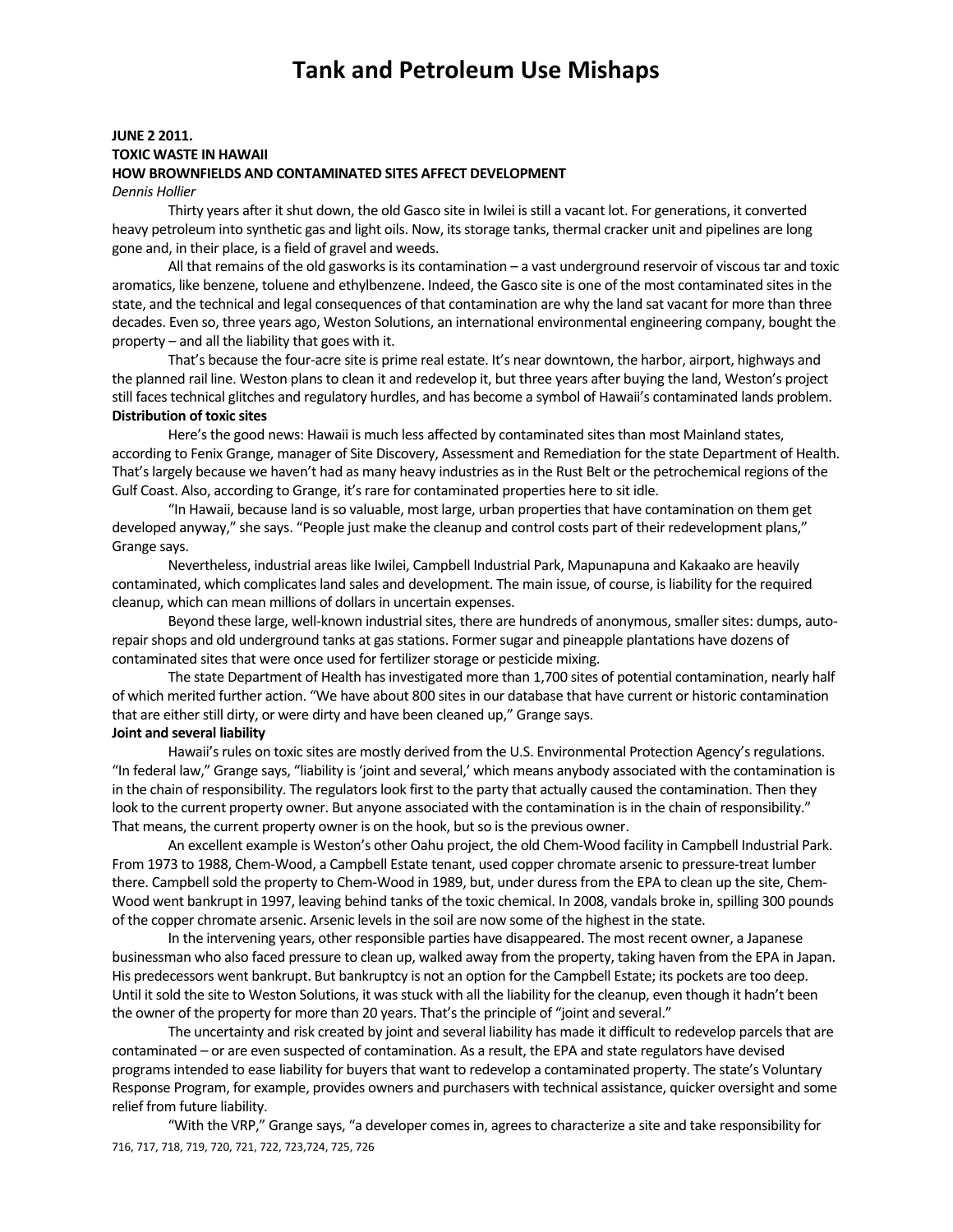the contamination up to a level suitable for their proposed use, and then they're free from additional liability." She adds that the liability for the remaining contamination doesn't simply go away. "That liability stays with whoever caused the contamination in the first place."

She gives an example from Iwilei: "The site of the Lowe's store has a bunch of petroleum-contaminated soil from the old ConocoPhillipstank farm. Lowe's wanted to build itsstore there, but it didn't want to assume all of ConocoPhillips' responsibility. So it entered our VRP and agreed to remediate within the property boundaries to a level that was safe and appropriate to build a commercial store. The VRP leaves the remaining environmental responsibility with ConocoPhillips."

Probably the most important program for encouraging the redevelopment of contaminated lands has been the federal Brownfields Program. Thislaw, which was mirrored at the state level in 2009, provides many of the same protections as the VRP. "We have about 20 VRP sites in the state," Grange says. "But with the new Brownfield purchaser law, I think there will be less need for those in the future, because they can get those protections automatically now."

One of the big differences with the Brownfield Program is its funding options. "Right now, we have what's being presented asthe poster child for Brownfield," says Mike Yee, one of the principals at the local consulting firm EnviroServices and Training Center. "That's our East Kapoleisite, the pesticide‐mixing site and surrounding area in Ewa that the Department of Hawaiian Homelands wants to put homes on." Through the Brownfield Program, DHHL is funding some of its environmental assessment costs with a \$200,000 EPA grant. DHHL is also the first entity to use a \$1 million EPA revolving fund administered by the state Department of Business, Economic Development and Tourism. This money can be used for the actual cleanup and paid back after the property has been redeveloped.

"Wow," says Yee. "What a wonderful way to use federal money: to bring that money into ourstate to investigate and clean up contaminated sites. It's good for the developer, good for the state and, ultimately, good for the community – not to mention the environment."

Weston has created an interesting business model for its Gasco and Chem‐Wood projects. Typically, environmental firms are simply consultants or subcontractors; the developer remains liable for the contamination. But Weston bought these properties outright. In effect, Weston has gambled on its expertise in environmental engineering, believing it can purchase properties at a discount, clean them and sell them at a premium. In the interim, though, Weston is the responsible party as far as DOH is concerned. In the lingo of environmental engineers, Weston has bought the liability.

"I'd like to tell you that we're really smart at this," says Dave Griffin, Hawaii Operations Manager, "but we have a card up our sleeve: We buy an insurance policy. We engage insurance to underwrite this risk for us, so if we encounter 50 drums of methyl-ethyl that nobody knew about, we can recover some of our expenditures."

While being the property owner is much riskier, Griffin points out some advantages. To begin with, any upside on the development end of the deal belongs to Weston. And since the company's cleanup agreement with DOH is based upon the end use for the property, Weston can tailor its cleanup processto a specific function, potentially saving money.

There's also the method of payment. Although Weston technically "bought" the property from BHP, the details of the contract are more complicated: The seller pays most of the downstream costs. "Instead of billing for hours," Griffin says, "we get paid up front. So now we're sitting on that money, drawing interest. Financially, that makes a lot of sense."

Rick Smith elaborates: "You get paid for everything up front," he says. "So they (property sellers) pay for the insurance. We don't pay for that. … The cost of the cleanup, what we actually do in the field, all that's paid up front. All that's part of the calculation." But he notes there's a lot of prelude before the symphony of cash. "That reward, that big lump of money, doesn't just stroll in the front door. There's a lot of work that goes into putting one of these deals together." In this case, the deal took 18 months to arrange.

"It's not for the faint of heart," says Griffin. "The truth is, we're trying to do the right thing here. By redeveloping this property, we get jobs, we get tax base and we get a more vibrant community out of the deal. That's our kind of model. Would we like to make some money at the end of the deal? Absolutely. We found a piece of property that's been sitting vacant for 30 years (the old Gasco site), and it's right next to the highest-selling Costco in the country. We think we've found a little gem here. But, in the end, it's Weston's contamination now." **Bankers and Consultants**

Although a large, international company like Weston Solutions can afford to self‐finance its projects, most local companies interested in redeveloping contaminated property will need a lender. And that's just the beginning, says Scott Rodie, environmental risk manager at Bank of Hawaii.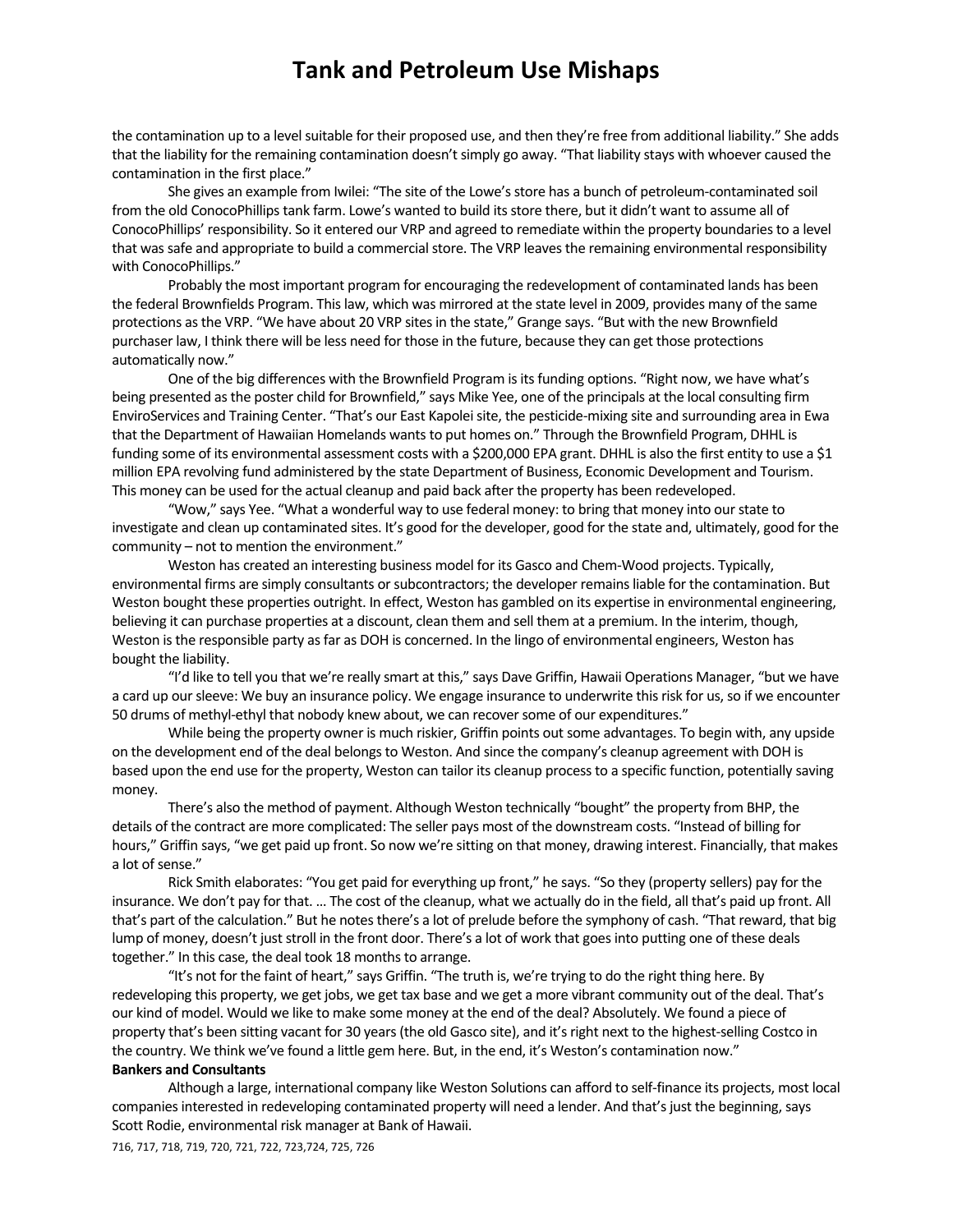"Banks don't like uncertainty," says Rodie. "What we try to do, cooperatively with the client, is help them avail themselves of the experts that are out there."

That means making sure their clients have qualified environmental consultants and appropriate insurance, and that, overall, they know what they're getting into.

One problem isfiguring out if your advisors are knowledgable. "It's unregulated and unlicensed," Rodie says. "Under federal law and Hawaii Revised Statutes, there are requirements that you have an 'environmental professional,' as defined by the rule, perform a Phase-1 (site investigation). But, again, it's unlicensed. You have nearly nothing to go after" if they get it wrong.

"So it's buyer beware," Rodie says. Or, better yet, listen to your banker.

#### **How Toxic Land is Cleaned**

Environmental engineering companies have several ways of cleaning contaminated land, from the most basic method to high-tech solutions.

First, figuring out if there is anything toxic in the ground, what it is and where, can be complicated. Mike Yee, of EnviroServices, elaborates: "How far down does the contamination go? How wide has it spread? What are the actual contaminants and what is the level of the contamination? Then we look at remediation alternatives – what's the best way to treat it? Normally, there's not just one way to clean up a site, and there are a lot of factors that go into determining which one you select."

One option is very basic: dig up the contaminated soil and remove it. Damon Hamura, project manager for EnviroServices, callsit "Bag it and tag it." With this method, you're not actually getting rid of the contaminant; you're just moving it – often to a landfill.

That's sometimes the only solution, particularly with metals contamination, but it presents its own problems, including moving truckloads of contaminated soil through the neighborhood.

"Sometimes," Hamura says, "they just put it back on the same site – a kind of reinterment. They dig a pit, put all the contaminated soil in there, then cover it with concrete or asphalt. That's called 'encapsulation.' "

This is the strategy being used at the Chem-Wood site in Campbell Industrial Park.

When it comes to cleanup options, Hamura says, "Removal is a pretty short list, but when you get to remedial action, it's a relatively long list. And it's getting longer as technology grows." This is particularly true for petroleumbased contaminants, the prevalent form of soil and groundwater pollution in Hawaii. For example, you have various kinds of bioremediation – basically using petroleum‐eating microbes, either natural or introduced – to remove the contaminant. Thisis often combined with sparging, essentially bubbling oxygen through the groundwater to improve the effectiveness of the bacteria.

A more radical approach is thermal desorption. "Basically," Hamura says, "you're heating up the soil, trying to burn off the contaminants. But you also need to capture the vapor that's produced. Usually, you use this method for organic contaminants. If you have a metals issue, that's not going to do much for you."

Often, remediation is an ongoing responsibility. Many properties, especially those that have passed through the VRP or Brownfield Program, require "administrative controls." These controls might forbid digging or strictly limit the use of the property.

The remediation can also be engineered into the new development. In areas with petroleum contamination, like the Lowe's and Costco sites in Iwilei, this probably involves the installation of a vapor barrier and a vapor extraction system.

Weston plans a more aggressive approach with the tar and benzene at the Gasco site. "We're proposing to use in situ chemical oxidation," says David Griffin, Weston's operations manager in Hawaii. "That's pumping 40,000 gallons of diluted industrial‐grade hydrogen peroxide into the ground. That treatsthe contamination. (The byproducts are carbon dioxide and water.) Plus, it destroys the contaminants in place, so we're not bringing them to the surface, putting them in trucks and hauling them through the local neighborhoods." This drives the benzene out of the groundwater to a ventilation system on the surface, where it's burned off. "Then, we do a monitoring program to make sure we're meeting the levels we signed up for," Griffin says.

This system is not without risks. Last September, the flame arrester failed on the thermal oxidizer – basically a big furnace – and the resulting backflash caused an explosion in the PVC ventilation system, which ignited a small fire in a benzene vent. No one was hurt, but the fire department arrived in HazMat gear and took two hours and 200,000 gallons of water to put out the tiny fire. Nevertheless, Weston is confident in its system - early tests suggest it's already lowered the benzene level 60 percent – and only awaits Department of Health approval to expand from the current test grid to the whole site.

716, 717, 718, 719, 720, 721, 722, 723,724, 725, 726 http://www.hawaiibusiness.com/Hawaii-Business/June-2011/Toxic-Waste-in-Hawaii/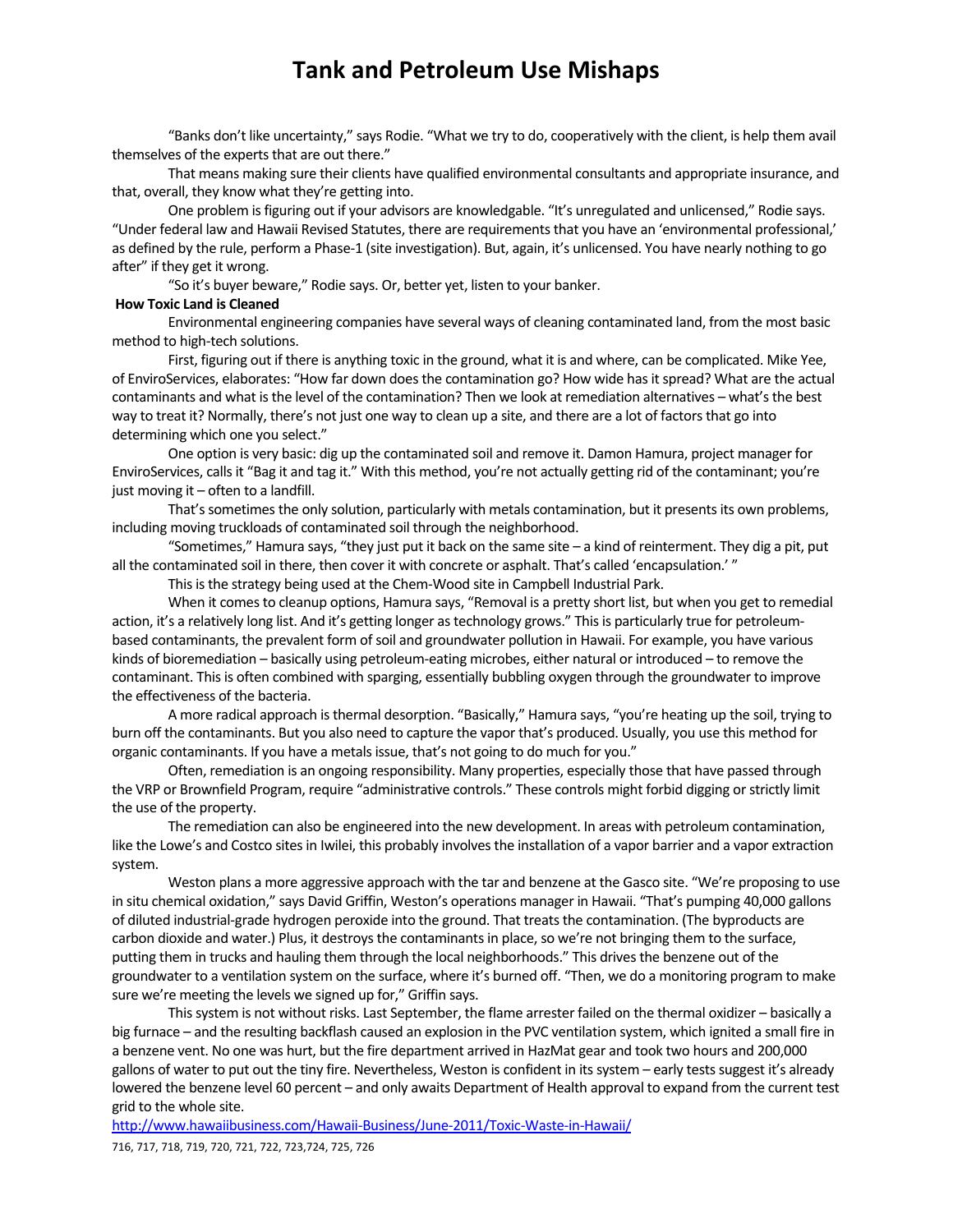### **USA, MA, SHREWSBURY JUNE 2 2011. OIL SPILL A COSTLY MYSTERY FOR TOWN OLD TANK LEAKED NEAR WARD HILL**

*James O'Brien*

Shrewsbury police and state environmental officials would like to find out who is responsible for an oil spill from an illegally dumped 1,000-gallon tank that was left some time ago on town property near Ward Hill.

The spill, which occurred at the site of a former waste‐water treatment plant, was discovered April 30 and has cost \$32,500 so far to clean up. Fire Chief James Vuona said finding answers about the spill will be difficult.

"There was very little if any evidence to work with,'' Vuona said in an e‐mail. "The tank was very old, rusted, and had no markings, name plates, or serial numbers, to my knowledge."

The investigation is under the jurisdiction of Shrewsbury police and state environmental officials.

Ed Coletta, spokesman for the state Department of Environmental Protection, said the likelihood of catching whoever dumped the tank seems small.

"Without obvious markings on the tank itself, the town could look to talk to people in the area,'' he said. "But it's not something that we'd be likely to follow up on."

Police Chief James Hester said his department would assist state environmental officials if a lead emerges. As for why the tank ended up out in the woods, Coletta could only speculate.

"Occasionally there are issues with people pulling out old oil-heat systems," he said. "What do you do with the tank? That might be an issue that is in play here."

After a Shrewsbury police officer discovered the ruptured tank, state and town officials worked for at least four days to clean up the spill.

Vuona said state environmental officials described the contamination as "contained, controlled, and mitigated.''

Town Manager Daniel Morgado said the final bill for the cleanup will be paid out of the town's Sewer Department budget, and an insurance claim has been filed.

"Sure it's a significant amount of money,''said Morgado. "Anything over \$100 is a significant amount of money, in my parlance. It's not something we were planning to spend, no question about that. It's not something we take lightly.''

Morgado said a final report detailing whether further remediation of the soil is necessary is expected within a month from a cleanup consulting company, Weston & Sampson Inc. of Peabody.

Chad Chysna, the Police Department's K‐9 officer, first noticed the leaking tank while training a dog in the wooded area near Ward Hill, Hester said. It had come to rest along an embankment next to a gravel access road.

The tank wasleaking slowly from a breach in itsside, Vuona said, one that could not be plugged due to the poor condition of the container. Coletta said that when Fire Department personnel cut the top off the tank they found three to four inches of oil still inside.

Robert Ljunggren, the Fire Department's hazardous materials technician, headed an initial-response team that laid down absorbent pads to stop the oil from spreading. They then injected the drum with Speedy Dry, an absorbent chemical, to solidify the remaining contents.

"A perimeter of hay bales and more absorbent booms was also set up to contain runoff due to rainfall,'' Vuona said.

"Finally, plastic sheathing was put underneath the tank and above it to shield the tank and the immediate spill area from rain and weather,'' he said.

A short time later, Weston & Sampson workers, led by Sean Healey, a licensed site professional with the firm, arrived to help minimize the environmental damage.

With the help of the town Water and Sewer Department, which provided heavy machinery to provide access to the area, contractors removed the tank and dug up enough oil-soaked soil to fill a dump truck.

Healey said the leak was relatively minor and it did not appear to have caused any harm to wildlife or vegetation in the area.

The oil never reached nearby wetlands or a stream that flowssome 75 feet from where the tank ended up, he said.

"We can't tell, by testing, how many gallons spilled," Healey said. "The tank was at some point deposited there, and some residual oil eventually leaked out, but it was probably a slow leak.''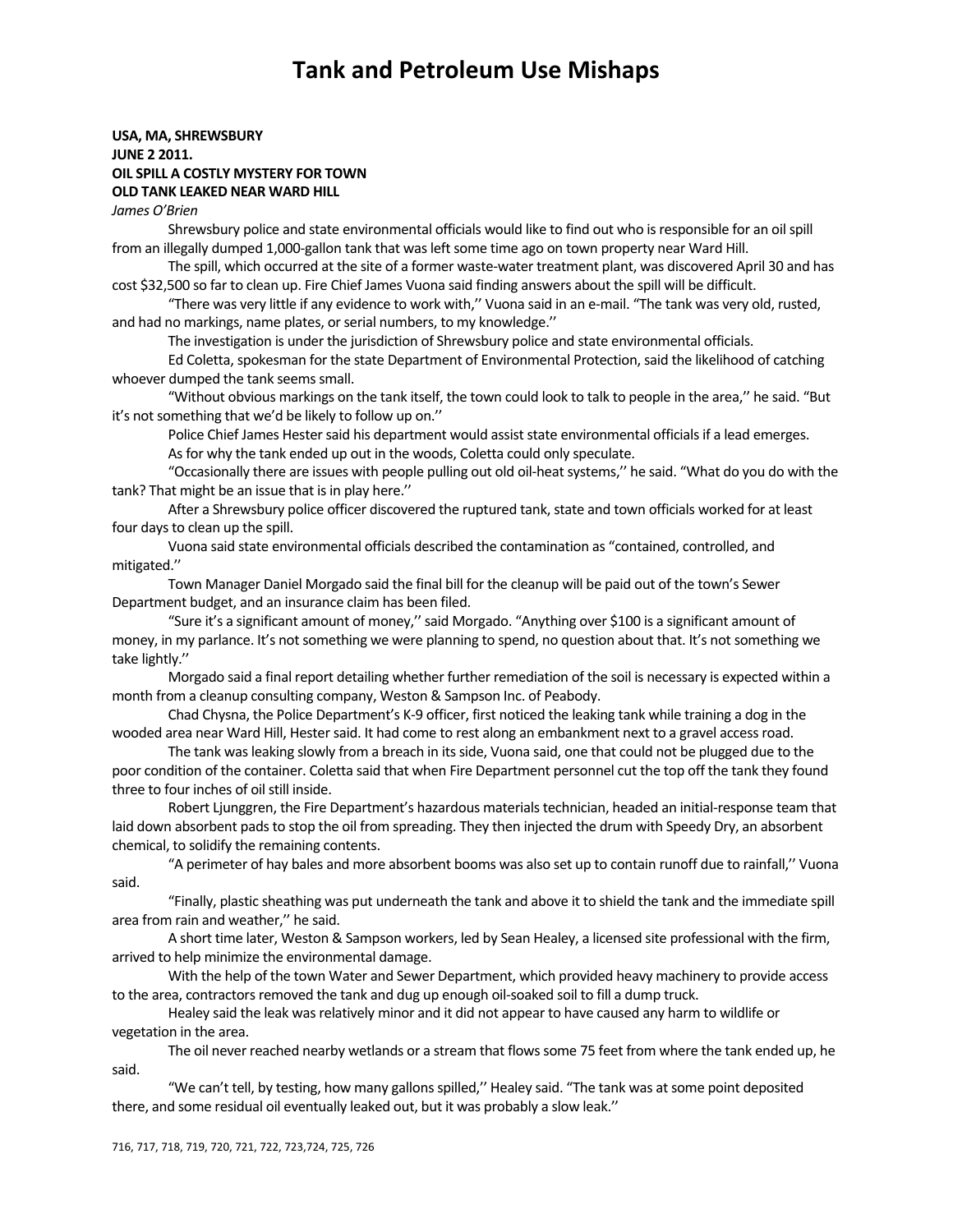The most recent tests, Healey said, show that the soil at the site is clean enough that they can conclude the operation.

http://www.boston.com/news/local/massachusetts/articles/2011/06/02/shrewsbury\_oil\_spill\_proves\_a\_costly\_myste  $ry/$ </u>

## **GIBRALTER**

## **JUNE 3 2011.**

### **AMIDST THE FURY OF THE FLAMES, POLICE RECRUIT'S HEROIC RESCUE**

*Brian Reyes*

In the shadow of a huge and intense fireball yesterday, a local police officer helped two injured workers down the steep steel ladder that curled around the fuel tank where they had been working just minutes before.

The adjacent tank was in flames and one of the men had been seriously injured. Thanks perhaps to the efforts of this hero officer, the man waslast night fighting for hislife in a hospital in Seville. While most people were running away from the fire, he ran towards it on hearing that there were people on the tank.

Without a thought for his own safety, he climbed the ladder to help the workmen down.

A Chronicle reader captured the dramatic image of the officer – he has not been officially named as yet ‐ and the other worker dragging the injured man to safety.

Last night the man's prognosis was not good and a spokeswoman for the hospital said he remained in critical condition having sustained burns to 70% of his body.

Initial reports suggested the two workmen had been welding atop the tank that exploded but investigators, based largely on images sent to the Chronicle, are now exploring another possibility: that the two were in fact working on the adjacent tank.

Officials cautioned yesterday that it wastoo early to draw any conclusions on the cause of the fire. All options remained open, though foul play had all but been ruled out.

The site of the fire on the Western Arm lay in blacked out ruins yesterday, still smouldering in the morning as fire crews continued to pour water on it to cool the steel down.

By late afternoon, firemen could be seen resting close to where they had spent 14 hours battling one of the worst blazes in Gibraltar's recent history.

A multi‐agency investigation is now underway to analyse the incident from every possible angle. Officials want to know about health and safety issues, what procedures were followed, how the response unfolded and what lessons can be drawn from this.

Some fire fighters felt that, despite their best efforts on the night, the scale of the fire required additional resources.

"At times it was like pissing on a bush fire," said one.

A key issue will the role played by Spanish salvage tugs, particularly following concerns raised by Spanish Popular Party politicians who insisted yesterday that specialist help should have been brought in faster. Officials here played down those criticisms.

"It was a very fluid situation," one senior source said. "With hindsight, you can always take better decisions." The fire was extinguished in the early hours of yesterday morning, some 14 hours after it first started.

Throughout the night, men and women from the City Fire Brigade, the Defence Fire and Rescue Service, the Royal Gibraltar Police, the Gibraltar Port Authority and Gibraltar Health Authority "rapid, professional and effective response", a government spokesman said.

The Gibraltar Defence Police and the new Highways Enforcement Officers also provided support to the RGP, as did numerous local companies.

There was Spanish help too, in the form of two tugs provided by towage company Grupo Boluda and one large vessel sent by Salvamento Marítimo, the Spanish state maritime rescue agency. The CEPSA refinery sent stocks of fire fighting foam that could still be seen on the quayside yesterday, ready for use.

Some of those involved in the operation described their dramatic experience yesterday morning, still pumped with the adrenaline that had kept them going through a tough night.

Anthony Partridge, Marine Technical Manager for local shipping services company James Molinary, was on board the company'stug Ana, one of the first vessels at the scene.

He described how the crew brought the tug to within 10m of the fire, turning one hose on an adjacent tank to cool it down and another hose on the vessel itself.

716, 717, 718, 719, 720, 721, 722, 723,724, 725, 726 "The heat wasintense," Mr Partridge said. "I've never felt anything like it before in my life."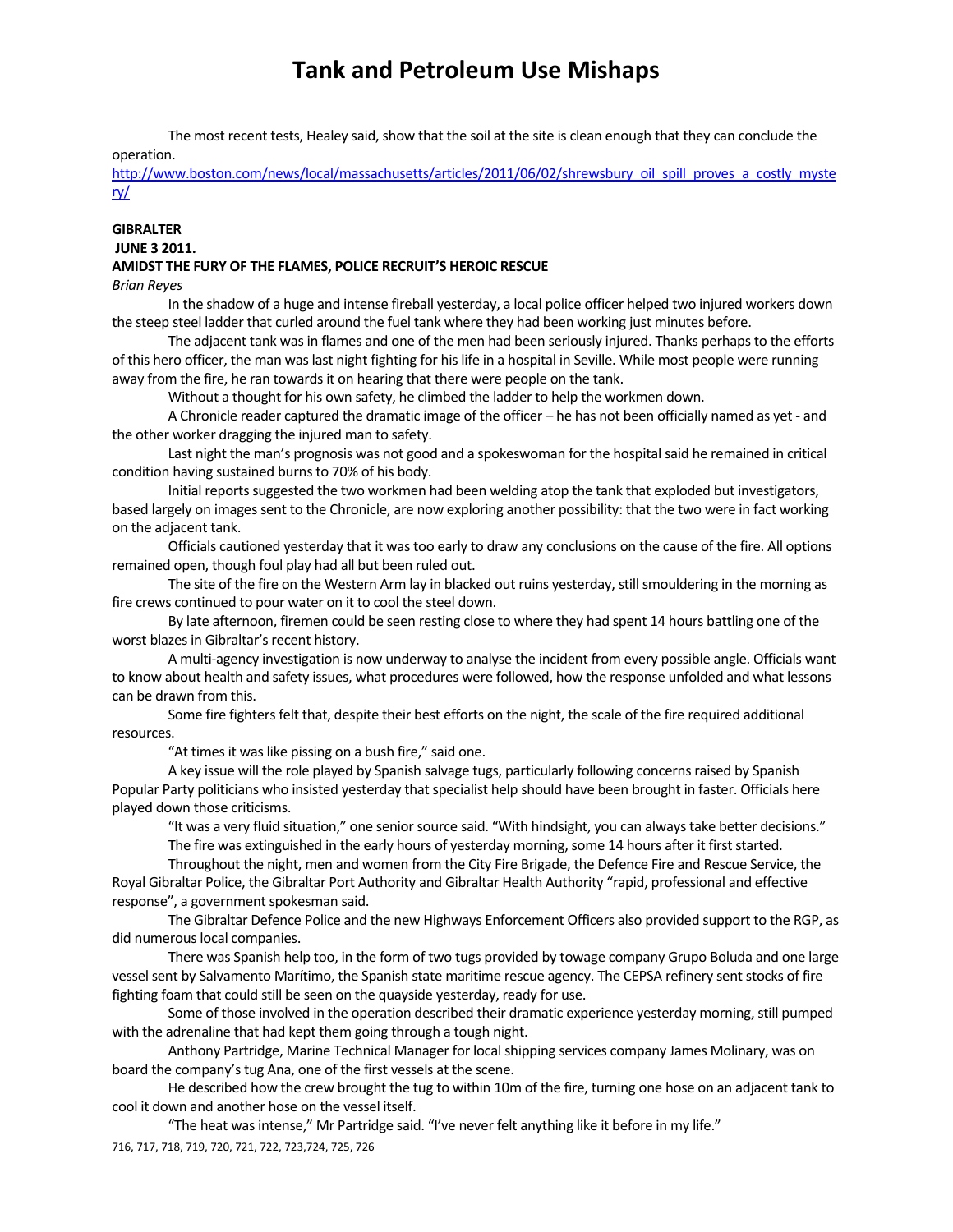"And all the time you're thinking, what are we going to do if those tanks explode?"

"You're expecting the worst, but hoping for the best." On the quay itself, land‐based crewsrisked their livesto get as close as possible to the fire. But it was a perilous task.

At one point, crews from the Defence Fire and Rescue Service were ordered by their senior officer to pull out as a huge fireball flared up over them, leaving their trucks behind. When it died down a little, two officers ran back and reversed the vehicles away from the fire, tearing hoses that were still connected to manifolds.

Chief Fire Officer Alec Button praised his men and said they had worked hard through the night alongside their colleagues from the City Fire Brigade and other agencies.

"They worked well with the City Fire Brigade and they were constantly thinking on their feet," he said.

Throughout the night the teams struggled with the fire. At times it seemed they were gaining the upper hand but the fire kept coming back.

In response, the fire teams tried different tactics, attempting to keep the fire under control using fire retardant foam and water.

Then, at around 6am, there was a breakthrough. Relentless hosing had suppressed the flames and, just at that moment, a large Yokohama fender filled with compressed air exploded.

"It exploded at the same time asthe fire was extinguished," said Dennis Gonzalez, who is Deputy Chief Fire Officer at the City Fire Brigade but was the acting Chief Fire Officer yesterday.

The upshot was the blaze, after 14 hours, was finally under control.

http://www.chronicle.gi/headlines\_details.php?id=21884

### **UK, WALES, PENBROKE**

**JUNE 3 2011.** 

### **FOUR KILLED IN PEMBROKE CHEVRON OIL REFINERY BLAST**

Four people were killed in an explosion and fire at an oil refinery in west Wales, Dyfed Powys Police have said. The blast happened at the Chevron refinery at Pembroke Dock on Thursday.

Ch Supt Gwyn Thomas said the explosion was in a 730 cubic metre storage tank where maintenance was being carried out. An adjacent tank was also damaged.

He said police were informing the victims' families and an investigation was under way into what appeared to be a "tragic industrial incident".

'Tragic incident'

Milford Haven coastguards reported a "blast large enough to shake the windows" with "black smoke in the air" shortly after 1820 BST.

Ch Supt Thomas said: "A police investigation is now under way, with the Health and Safety Executive, and early indications show that this was a tragic industrial incident.

"Police officers have secured the scene, and colleagues from Mid and West Wales Fire and Rescue are working to make the site safe to enable a multi-agency investigation into the cause of the explosion to commence."

Assistant Chief Fire Officer Chris Davies said there was no ongoing risk to health to members of the public as a result of the incident.

"We can confirm that any material released into the atmosphere as a result of the blast was immediately dispersed. The wind was blowing off shore, away from residential areas," he said.

The Health and Safety Executive said it was too early speculate about the cause of the blast. 'Massive bang'

The Mid and West Wales Fire and Rescue Service sent 10 engines to the scene and brought the incident under control within an hour and a half.

Wales Air Ambulance said a man had been airlifted to Morriston Hospital in Swansea with severe burns. Eyewitnesses reported hearing a "massive bang" and saw plumes of black smoke following the blast.

Phil Horne wasin his back garden in Milford Haven, on the opposite side of the waterway, at the time of the incident.

"I heard a large explosion, turned around and saw a large fireball disappearing into the sky," he said. "It went about halfway up the chimney stack of the refinery."

Liz Herbert, who also lives on the other side of the haven, said: "I heard a massive bang and saw a huge plume of thick black smoke.

"It was really frightening."

716, 717, 718, 719, 720, 721, 722, 723,724, 725, 726 In a statement on Thursday evening Chevron said: "Emergency services were called and responded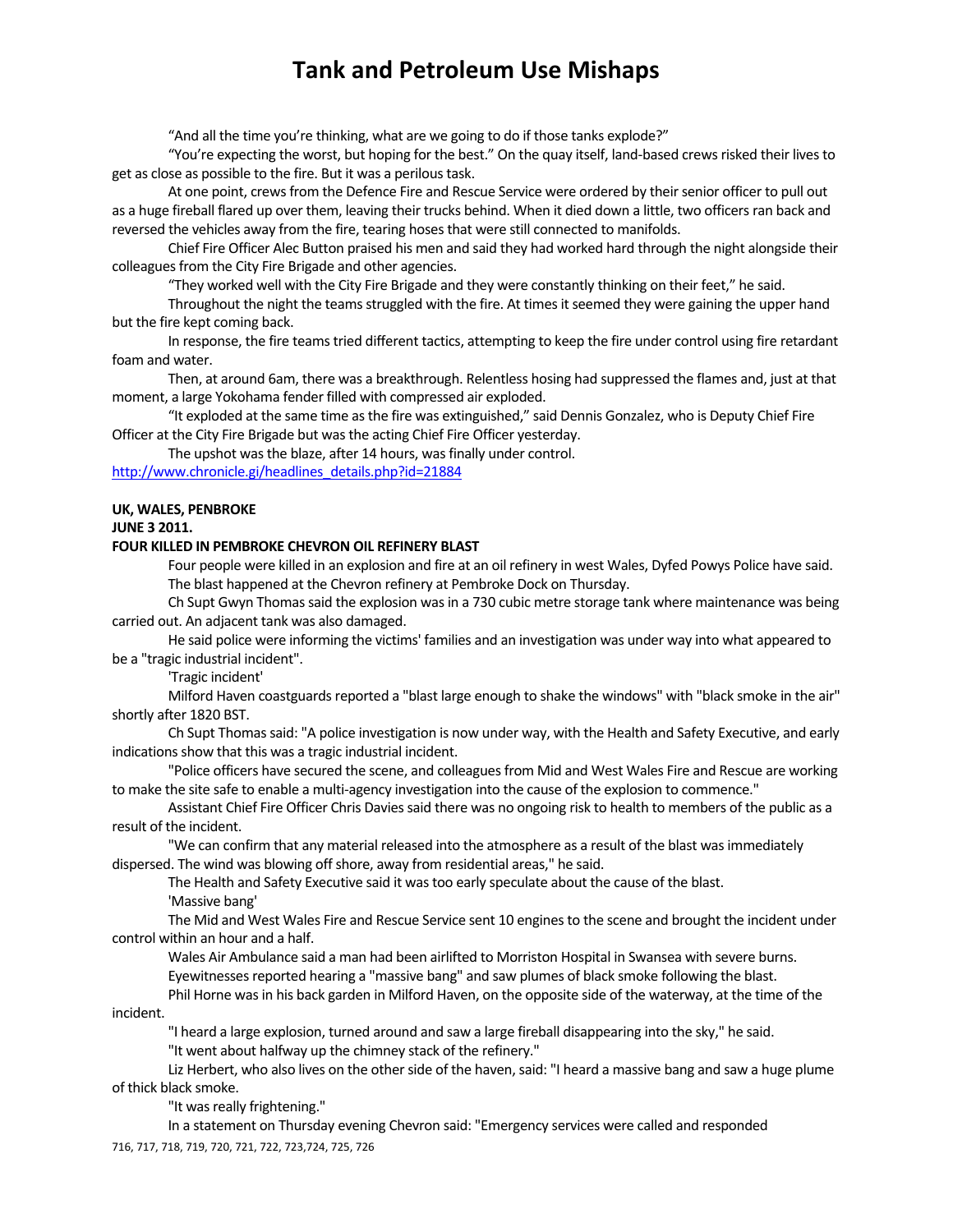immediately and remain on the scene. The fire has been extinguished.

"We are taking appropriate action to respond to the situation. We are still in the process of accounting for all personnel."

Milford Haven Port Authority said it was aware of the incident but it was not affecting any ship movements on the waterway.

It said it had two pilot boats on standby if needed but their assistance had not been requested.

The refinery was formerly known as Texaco, later rebranded Chevron-Texaco and known as Chevron since around 2005.

In March, Chevron confirmed Texan oil company Valero Energy had agreed to buy the refinery for \$730m (£446m) and pay a further \$1bn (£611m) for the stocks of oil, petrol and other products on site.

The site, which can refine 220,000 barrels of crude oil a day into petrol and other products, has yet to change hands.

http://www.bbc.co.uk/news/uk‐wales‐south‐west‐wales‐13635757

### **UK, PEMBROKE**

**JUNE 5 2011.** 

### **PEMBROKE CHEVRON REFINERY: SAFETY RECORD 'EXCEPTIONAL**

The safety record of a west Wales oil refinery where four contractors were killed in an explosion and fire has been defended.

An investigation is under way after a blast on Thursday in a storage tank at the Chevron plant in Pembroke.

Despite a number of incidents at the plant in the past two decades Pembrokeshire council said it had an "exceptional record of safety".

Pembroke Dock mayor Andrew McNaughton said some risk had to be accepted.

There have been a number of incidents at the refinery since it opened in 1964. The most serious before Thursday evening occurred in July 1996 when 26 workers were slightly injured in an explosion and fire.

In June 2001 a fire was caused by a hydrogen leak, with smoke seen by eyewitnessesrising hundreds of feet into the air, but no-one was injured.

Ch Supt Gwyn Thomas of Dyfed‐Powys Police insisted there was no ongoing risk to the public after the latest incident.

John Davies, Pembrokeshire council leader, told BBC Wales that in the 46 years since first Regent then Texaco and now Chevron had operated the plant it had had "a truly remarkable and exceptional record ofsafety".

"I'm not aware of any lives being lost in similar circumstances with regard to fire and explosion," said Mr Davies. "I think this is the first of its kind.

"Given that they refine the best part of 220,000 barrels of crude a day into refined product I think it's a truly exceptional record. But last night the ultimate price was paid.

"These things tragically happen. But we are prepared for these incidents from time to time."

He added that the council had upheld its responsibility to ensure public safety after the incident.

### **'Relatively rare'**

Chevron has launched its own investigation to run in tandem with the Health and Safety Executive's inquiry into Thursday night's incident.

It happened during routine, planned maintentance.

Julian Lee, senior energy analyst at the Centre for Global Energy Studies, said the plant was an important part of the UK's oil infrastructure with the capacity to process 14% of the UK's annual oil consumption.

"Industrial accidents do happen," said Mr Lee. "Fortunately, given the scale of the oil business and the number of refineries and the amount of oil that they are processing, they are relatively rare. But it isimpossible to avoid them entirely."

Andrew McNaughton, mayor of Pembroke Dock, said there had not been a serious accident at the refinery in nearly 20 years.

"You have to accept some risk," he said. "You assume that all accident precautions are taken. You cannot cover all risks for everything... but you can make sure that unavoidable risks are prevented."

Simon Hart, Conservative MP for Carmarthen West and South Pembrokeshire, also praised the plant's safety record.

"It's a really important business but it is a dangerous one and it's had a fantastic safety record," he said. "Credit where credit's due, it's had a long and good record."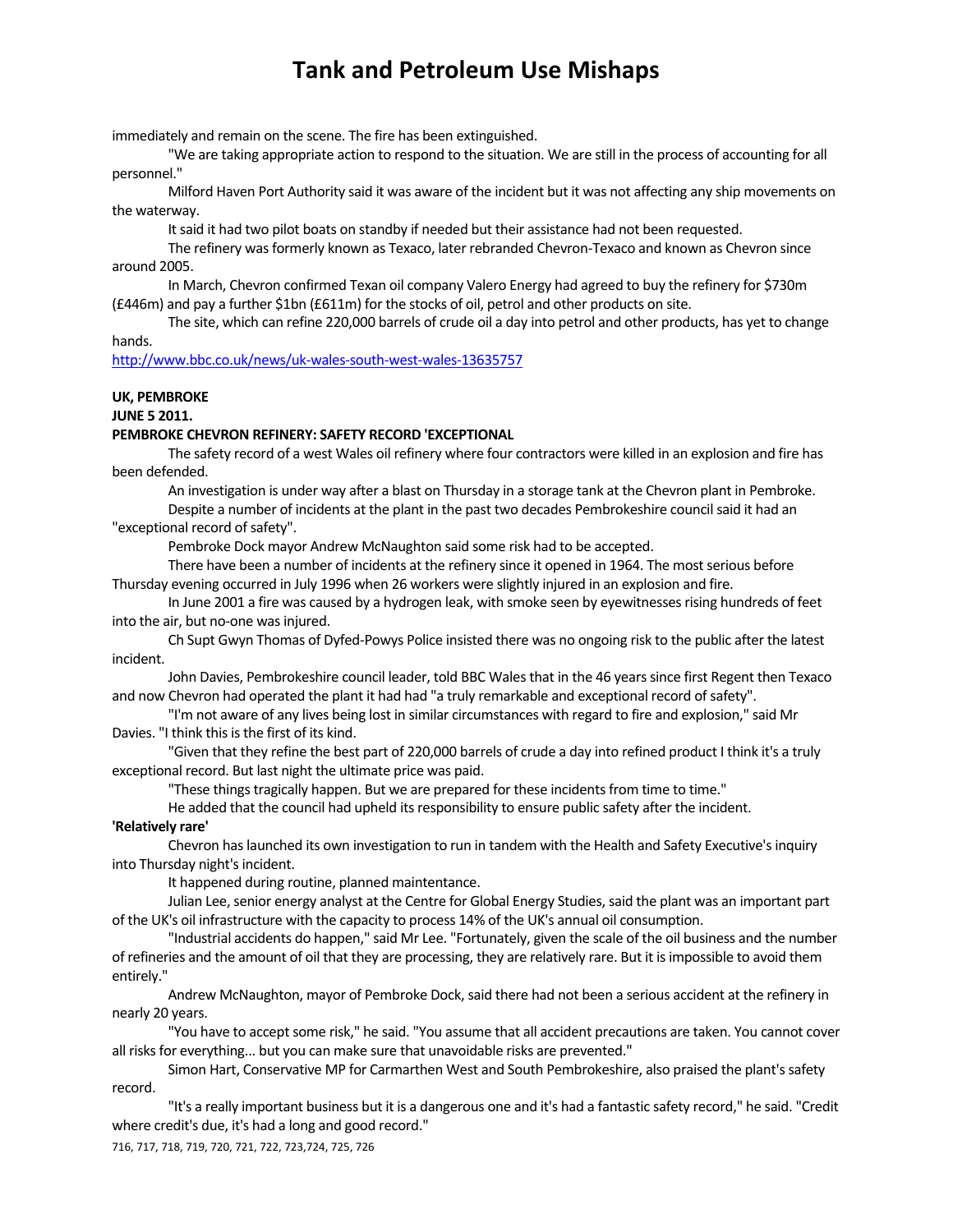He added: "I don't think we should go around dishing out blame until the investigation is over."

Angela Burns, Conservative AM for Carmarthen West and South Pembrokeshire, said the Pembrokeshire area contained several very large companies engaged in oil refining and gas production and that there some very stringent saftey precautions in place.

"This is a very important company within our community," she said. "They contribute millions and millions to our economy every year.

"We have to stand shoulder to shoulder with them, support the familes and keep prodding and poking and make sure that Chevron and other companies like them do have aboslutely the best of best safety standards possible." http://www.bbc.co.uk/news/uk‐wales‐south‐west‐wales‐13640521

## **UK, PEMBROKE**

## **JUNE 5 2011.**

### **TRAGIC OIL BLAST VICTIMS NAMED**

Victims killed in a blast that ripped apart an oil refinery were today named by police.

Four people were killed in the explosion at Pembroke Oil Refinery in Wales on Thursday.

Grandmother Julie Jones, 54, granddad Dennis Riley, 52, dad‐of‐seven Robert Broome, 48, and Andrew Jenkins, 33, a father of young twins did not survive the blast.

Dyfed Powys Police said a fifth person is still in a critical but stable condition in hospital.

A joint police and Health and Safety Executive investigation is being carried out into the blast after it tore through the refinery in Pembroke Dock.

Maintenance work had been carried out on a 730 cubic metre storage tank which exploded around 6.20pm. Detective Chief Inspector Martin Davies, the senior investigating officer, said: "The bodies of the deceased were removed from the scene yesterday evening.

"We are now working with forensic experts to formally identify the bodies.

"Since the incident occurred ourspecially trained officers have been supporting the families and next of kin of those who tragically lost their lives.

"A fifth casualty remains in a critical but stable condition in hospital.

"The family have asked police not to release the name or any other details at this stage."

http://www.thesun.co.uk/sol/homepage/3618808/Tragic‐oil‐blast‐victims‐named.html#ixzz1QsmMmxUH

### **KENYA, NAIROBI**

### **JUNE 6 2011.**

### **ONE KILLED, 46 INJURED IN CITY BLAST**

*Cyrus Ombati*

At least one person was killed when a powerful explosion went off behind a petrol station along Kirinyaga Road in downtown Nairobi.

It was a lucky escape for scores of mechanics and motorists who would have flocked the area if it were a weekday.

The explosion injured 41 people, six of whom are critically wounded and undergoing treatment in various city hospitals. Most of the victims were hit by flying objects triggered by the explosion that occurred at about 11.30 am.

The loud explosion could be heard more than two kilometers away, and city residentssaid they were taken aback with buildings shaking while those near the scene had windows shattered.

A thick black smoke billowed later as a fire broke out at the adjacent Shell Petrol station. The blaze is suspected to have been caused by the explosion.

The victim, a man, died at the Guru Nanak hospital where he was rushed to soon after the incident, Nairobi PPO Anthony Kibuchi said.

The area of the explosion is a busy street behind Kirinyaga Road that is dominated by motor vehicle spare part dealers.

Most observerssaid things could have been worse had the blast not occurred on a Sunday when city streets have fewer pedestrians and vehicles. The street is usually heavily populated and a beehive of activities during weekdays, and the fatalities and injuries could have been higher.

Police and military officials who rushed to the scene said the source of the explosion was an unoccupied room near the petrol station.

716, 717, 718, 719, 720, 721, 722, 723,724, 725, 726 But they could not immediately confirm the nature of the explosive that went off, shattering several buildings'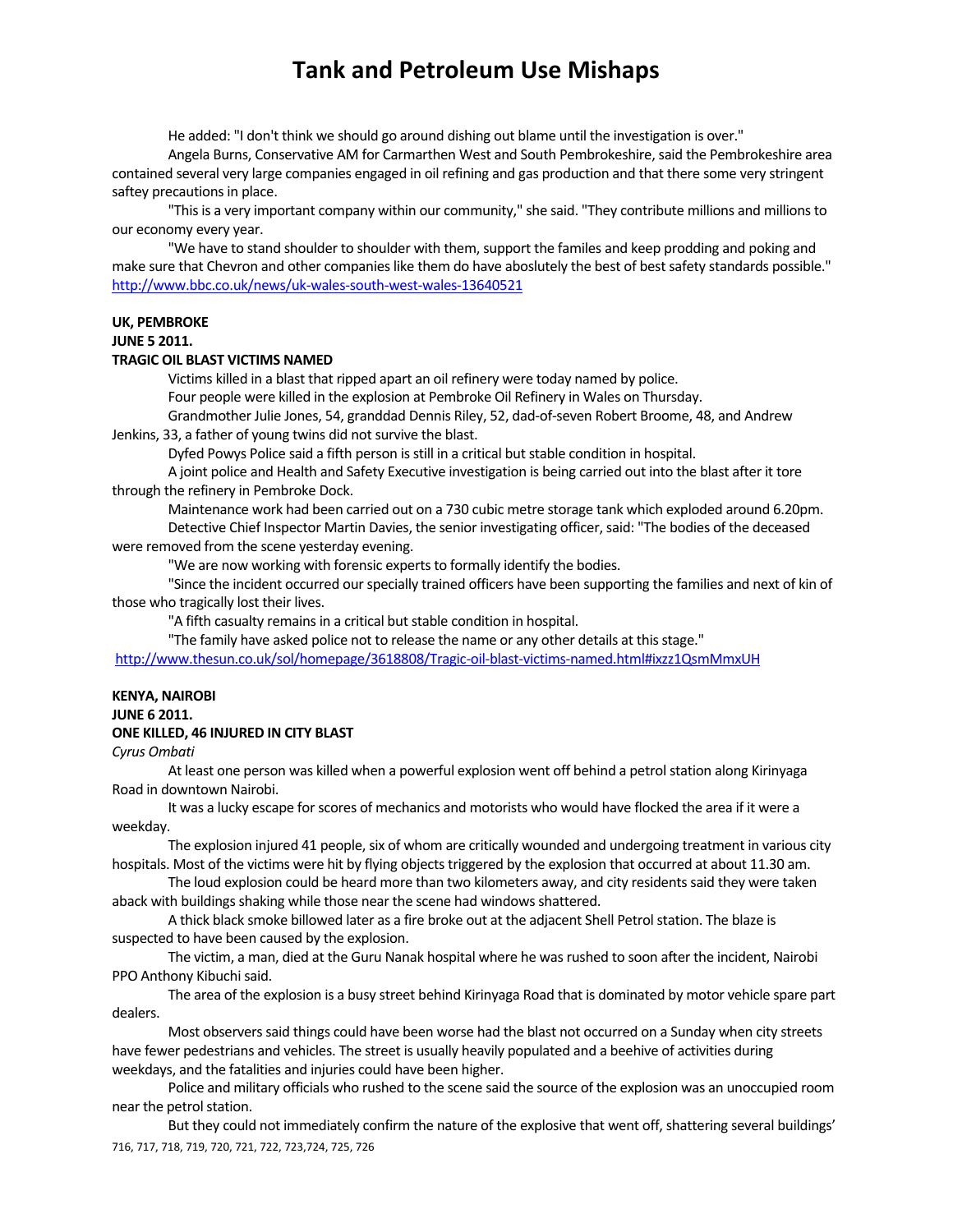windows, flinging eight cars and ripping open two 20-feet containers packed with motor vehicle spare parts.

At Kenyatta National Hospital (KNH) where a majority of victims were admitted, Dr Peter Wanyoike, the hospital's chairman in charge of disaster preparedness allayed fears there would be more fatalities.

Dr Wanyoike said all victims admitted in KNH wards by 2.30pm were in a stable condition. He said majority had suffered burns, while others had fractures and injuries caused by sharp objects.

"Actually 60 per cent of the victims suffered burns while five had fractured limbs. The rest suffered soft tissue injuries. Others had cuts from glass and other sharp objects," he explained.

On Sunday, bomb disposal experts who arrived at the scene described the device as a high velocity explosive. It first ripped off the rear wall of the room, before shattering the steel containers and cars, some of which were on a slow motion, witnesses said.

It was at that point the victims, some of them residents of a nearby residential house who were in their rooms during the explosion, were hit by flying shrapnel.

The shock of the blast ripped through the windows and doors injuring several residents. Some who were cooking and those caught on the street suffered burns on their bodies.

Director of police operations Julius Ndegwa visited the scene, but said the security personnel were yet to know the cause of the loud explosion.

"The bomb experts here say the explosion came from inside the underground room causing the damages and injuries. We are yet to know what caused it," said Ndegwa.

Other experts who arrived at the scene suspect the explosion was caused by a fuel leakage from the underground tanks that are at the same level of the room where the explosion started.

But the station manager Wambui Kiago said that was unlikely because they had only what she termed as "dead stock" of petrol then.

"We have dead stock which is about 1,000 litres and which is not usually touched until we refill. And I do not think there is any form of leakage here because we could have noticed," she said.

Kiago said she wasin her office at the station when the explosion went off, and dashed out forgetting her shoes.

An attendant at the station, Boniface Mutua, also said he ran for his dear life after the explosion and stopped few meters away only to see the fuel pumps catch fire.

"Isaw fire from the pumps and knew a disaster would occur minuteslater, forcing me to escape from the scene," he said.

The fire was, however, contained by firefighters who arrived at the scene in time. Emergency services also rushed to the scene and police officers evacuated nearby buildings asthe area was cleared.

Another employee at the station said there was an unusualsmell from the floor where the explosion occurred in the past two days, but they did not bother to check what it was.

The employee pointed an accusing finger at leaked fuel as the source of the smell. Officials from the military and US embassy in Nairobi also visited the scene.

Contingents of police were mobilised to control a huge crowd that surged to have a glimpse of the explosion

Prime Minister Raila Odinga also visited the scene and said the Government would seek ways of assisting the injured and those who lost property in the blast.

http://www.standardmedia.co.ke/sports/InsidePage.php?id=2000036598&cid=4

### **USA, ME, SEARSPORT**

**JUNE 7 2011.** 

### **WELDING EYED AS CAUSE OF SEARSPORT TANK FIRE**

**IRVING SPOKESWOMAN: COMPANY APPRECIATES WORK OF VOLUNTEER FIREFIGHTERS**

### *Steve Fuller*

A day after upward of 70 firefighters spent more than seven hours at the scene of a fuel tank fire at Mack Point, an Irving Oil official said the fire may have been caused by welding work that was being done on top of the large tank.

Carolyn Van der Veen, an Irving spokeswoman, said Tuesday, June 7 that Irving Oil is conducting an "internal investigation" of the fire that happened a day earlier at the company'sterminal in Searsport. The day of the fire, Van der Veen said the fire broke out in the tank while routine maintenance and upgrade work was being done Monday afternoon. Tuesday, she specifically mentioned that there was welding being done on top of that particular tank as part of that work.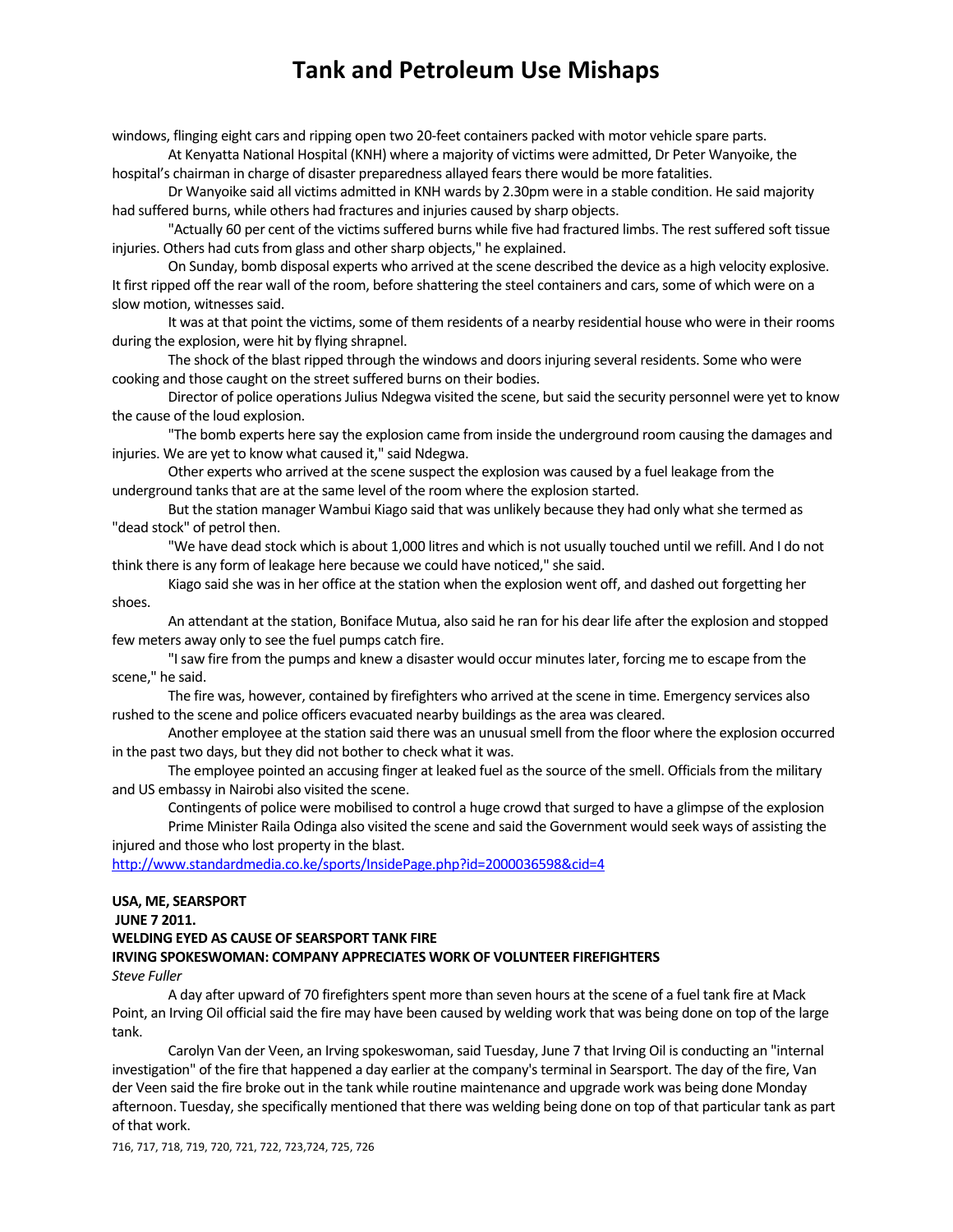The tank was empty at the time, she said, and the fire started in a rubber ring, or lip, around the top of the tank. The fire was contained inside the tank, she said, and none of the other tanks — there are approximately a dozen tanks at the Irving facility — were involved. The tank in question, according to Van der Veen, typically contains heating oil. She said the tank has a total capacity of 175,000 barrels, which equatesto 7.35 million gallons(a barrel of oil is 42 gallons), but reiterated that the tank was empty when the fire broke out.

Van der Veen said officials do not yet have a dollar estimate of how much damage was done to the tank, and said the company will need to determine the exact extent of the damage before they know what needs to be done to repair the tank.

The Department of Environmental Protection responded to the scene, according to Van der Veen, to check on the air quality there. Van der Veen said she was unsure if any other agencies were involved.

The day after the fire, Van der Veen said the terminal was fully functioning again and back to "business as usual" as of that morning. She said the fire would not disrupt operations at the Searsport terminal. Van der Veen said company officials had spoken with some Searsport residents and local business ownersfollowing the fire, to explain to them what had happened and to try and answer questions about the fire.

"They were extremely appreciative to hear, firsthand from the company, what was being done," she said, describing the reactions from locals. She said Searsport is a "closeknit" town and "great little community," and she said the company wants to be a good neighbor to the people who live there.

Van der Veen had nothing but praise for the volunteer firefighters and others who responded to the scene. She said people were "very gracious in how they responded," and that the emergency responders from the community worked well with Irving employees and officials at the scene. "We are appreciative of everything the fire departments have done," she said. "We appreciate what the volunteer firefighters did."

Searsport Fire Chief Jim Dittmeier was in command of the firefighters' efforts at the scene Monday, and speaking Tuesday afternoon he said the fire presented a challenge for the approximately 70 firefighters from at least seven departments that responded to the fire. Firefighters and trucks from towns including Belfast, Bucksport, Frankfort, Northport, Prospect and Stockton Springs joined the Searsport Fire Department at the scene at the end of Station Avenue, where the oil company'slarge storage tanks are part of the Mack Point Marine Intermodal Cargo Terminal. Tanker trucks from the various departments helping to fight the fire were seen shuttling in and out of the gate at the end of Station Avenue, bringing water in to be pumped into the tank, then traveling back out to Main Street (Route 1) to be refilled from hydrants.

Dittmeier said the water supply at the scene was problematic, in that the hydrant system was not supplying enough water. That is why water had to be shuttled in by the tanker trucks from hydrants at other locations.

The logistics of overseeing such a large response were also a challenge, according to Dittmeier, but he said he called in the Waldo County IMAT — Incident Management Assistance Team — to help with those matters.

According to the IMAT's website, the group's goal is "to provide a trained team of incident command staff to augment the incident command structure formed for an emergency or disaster event." Dittmeiersaid for the Searsport fire, the IMAT kept track of personnel, dealt with financial issues and got food for firefighters. That allowed Dittmeier and others to focus on fighting the fire. Dittmeier said fire officials estimated that crews poured about 80,000 gallons of water on the fire, which firefighters first responded to around 4 p.m. Monday.

The fire chief said firefighters tried numerous approaches to extinguishing the fire, but in the end it just required "a lot of water and foam." Irving employees and Clean Harbors personnel provided some technical assistance to firefighters, Dittmeier said.

The fire was extinguished around 9 p.m. Monday, Dittmeier said, and firefighters remained on scene until around 11:30 that night. He said no firefighters were injured, and that no equipment was broken. Van der Veen said no one else was injured, either.

http://waldo.villagesoup.com/news/story/welding‐eyed‐as‐cause‐of‐searsport‐tank‐fire/407065

## **USA, CT, FARMINGTON JUNE 7 2011.**

### **STUDENTS EVACUATED AFTER FUEL OIL OVERFLOWS**

*Ann Bryant*

About 40 gallons of fuel oil were cleaned up from a catch basin in the Mt. Blue Middle School courtyard Tuesday afternoon,said Glen Wall from the Department of Environmental Protection.

An alarm failed when an oil tank was overfilled and fuel flowed from an overflow pipe, he said.

716, 717, 718, 719, 720, 721, 722, 723,724, 725, 726 Students at Mt. Blue Middle School were evacuated to the sportsfields behind the school Tuesday at about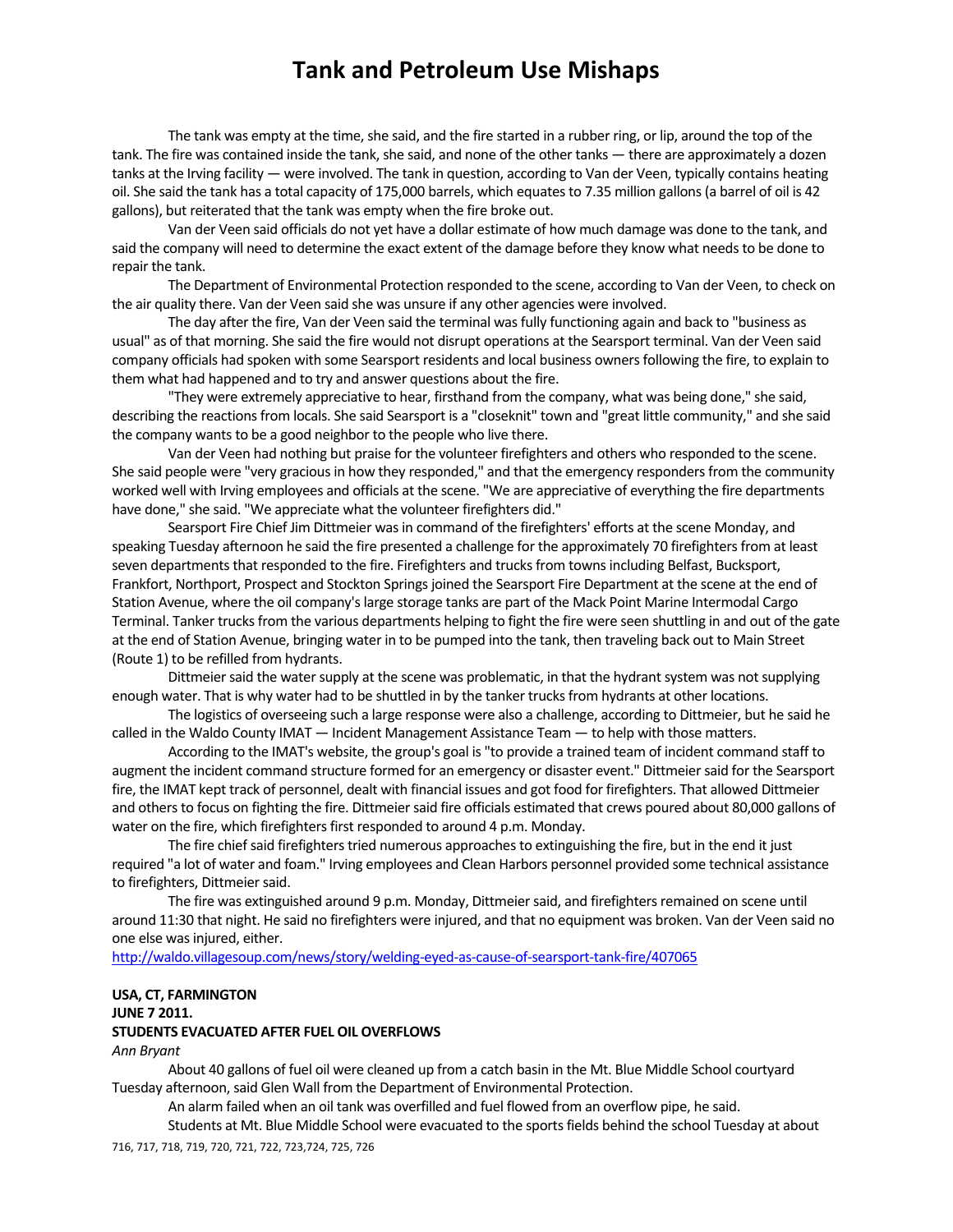12:30 p.m. after Number 2 fuel oil gushed from a courtyard pipe as a local oil dealer made a delivery.

About 350 students, their teachers and school personnel left the building due to the odor from the courtyard located between the older and newer portions of the Middle Street school.

It's an odd system, Wall said. The fuel tank is filled from the front of the school, but the tank and vent are in the back. An electric alarm failed to alert the delivery person. The oil came out the vent, sprayed the side of the building, lawn and crushed rock, he said.

Members of Farmington Fire and Rescue responded and called for the town to bring loads of sand, but Chief Terry Bell didn't think it would be used.

A portion of the brick wall on one side of the school gym was covered in fuel from the overflow as a C.N. Brown truck delivered about 1,500 gallons of fuel to the school.

Most of the oil went into the tank, David Leavitt, director of support services, said at the scene.

A student at the school spotted the fuel gushing from a pipe and alerted school officials, Superintendent Michael Cormier said. They decided to keep the students at the school and send them home on the usual bus run which was only about an hour away, he said.

The Department of Environmental Protection wasthen alerted to the incident and Wall came from Augusta.

A crew from Environmental Projects Inc. (EPI Services) in Auburn came to clean up the fuel from the courtyard. The crushed rock will be removed and the area cleaned with detergent, Wall said.

Tony Couture of Precision Tanks Inc. from Jay was testing the alarm system to see why the alarm didn't work. He expected the school would be open on Wednesday. If they keep the windowsin the courtyard closed, the odor should be fine. It may take a few days to totally dissipate, he said. http://www.sunjournal.com/franklin/story/1042473

## **LEBANON, BEIRUT JUNE 8 2011. BLAST RAISES GAS STATION SAFETY CONCERNS**

*Patrick Galey*

The dust had barely settled on the ruined forecourt before the accusations began to fly.

Monday night's fuel explosion, which killed at least four and injured several more at a Beirut gas station, formed a timely reminder to lawmakers, security services and vehicle owners alike of the perilous state of Lebanon's petrol pumps: mainly illegal, frequently unsafe and criminally under-maintained.

At the root of the potentially – sometimes literally – explosive problem, as usual, lies a political struggle.

Caretaker Energy and Water Minister Gibran Bassil, whose ministry is tasked with issuing gas stations licenses to operate, said greater regulation was needed to avoid a repeat disaster.

"We called for strengthening measures against illegal gas stations and for them to increase safety measures. This waslast discussed in Feb. 2010 but it has never been passed due to the level of hindrance within the [parliamentary] Energy Committee. This law would be the solution to the chaos surrounding gas stations in Lebanon," Bassil told The Daily Star.

But MP Mohammad Qabbani, head of said committee, begged to differ. He claimed he had asked security forces nine months ago what they needed in order to ensure that safety standards at gas stations were upheld. He said he never heard a reply.

"There are no inspections, no safety and no accountability. Thisis not good enough. Ministers do not give a damn about what happened," Qabbani said. "Usually licenses are a process that is handled by the interior and energy ministries. After that, nobody cares about [renewing] licenses."

He added that while the level of quality control for petroleum at Lebanon's pumps was reasonably robust, "there is no authority nearly capable of providing people who will supervise or check the safety of gas stations.

"No ministry has said that it could supervise the security and safety of these stations."

And so a systemic lack of regulation and law enforcement looms into view. The problem, so Bassil argued, is not solely political; of Lebanon's 3,250 gas stations, less than 45 percent own the paperwork required to operate.

The Wardieh station in Adlieh, site of Monday's deadly explosion, was legally owned and supposedly properly maintained.

One gas station owner, who declined to be named, said that in general, the country's petroleum distribution was safely managed.

716, 717, 718, 719, 720, 721, 722, 723,724, 725, 726 "We have fire extinguishers, and encourage our workers not to smoke. Things are safe. Gasoline is not as flammable as you might think. A cigarette won't set it off. The only dangerous part of [running a station] is when the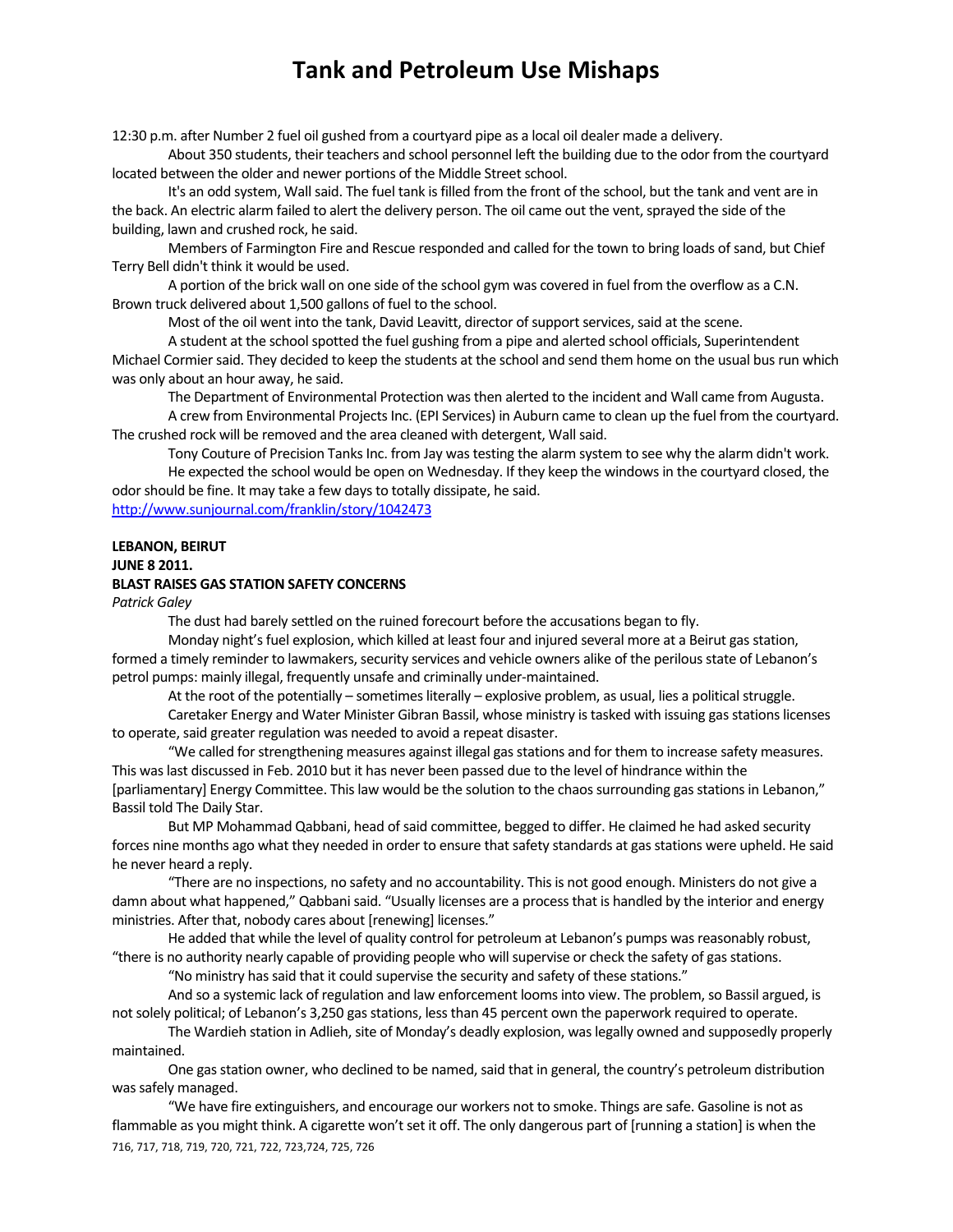gasoline is delivered," he said. "That is when you get the dangerous vapors. But it happens under controlled conditions and is safe."

Not everyone shared the owner's confidence in gas station safety.

"What happened is like a warning alarm," Bassil said. "This was actually an accident in a legal gas station. It is not yet clear if they were implementing proper safety measures, but the situation could be far worse in illegal stations."

Qabbani added that given Lebanon's density of what are in all probability poorly maintained stations, it was remarkable Monday's accident had been so long coming.

"It is really strange that these accidents do not happen more often. This is something extremely dangerous and no country in the world would allow it," he said. "We need inspections, both for carsafety and for the safety and competence of gas stations' [staff]."

Aside from the legal statuses of gas stations and their owners, there is also the issue of liability when accidents do take place.

The Wardieh gas station owner was killed Monday night, along with at least one Egyptian employee. Several other station workers were hospitalized.

Assad Mirza, head of the Insurance Companies Syndicate, said that in an incident such as Monday's blast, the station owner is liable.

"It's about compensation but this isn't a fixed amount. It depends on who [the victims] were, and what sort of job they had," he said, adding that the amount handed out for Lebanese victims was likely to be far greater than for Egyptians.

Mirza spoke of the wider problem of a lack of mandatory liability insurance, particular in perilouslines of work, such as gas station employment.

"Liability insurance should be for all businesses. Petrol stations are among the most dangerous places to work. The government should enforce liability insurance [in gas stations] and it should be for a large amount," he said.

Qabbani warned that the political deadlock holding up sorely needed legislation and the administrative void at present barring any legal adjustments meant gas stations were likely to remain potential accident sites. More fundamentally, there is not currently the will to see the situation rectified, he argued.

"What happened yesterday is something we are obviously sorry about," he said. "[But] in two or three days the dead will be buried, the injured will either recover or die and then everyone will forget about it."

The dust had barely settled on the ruined forecourt before the accusations began to fly.

Monday night's fuel explosion, which killed at least four and injured several more at a Beirut gas station, formed a timely reminder to lawmakers, security services and vehicle owners alike of the perilous state of Lebanon's petrol pumps: mainly illegal, frequently unsafe and criminally under-maintained.

At the root of the potentially – sometimes literally – explosive problem, as usual, lies a political struggle.

Caretaker Energy and Water Minister Gibran Bassil, whose ministry is tasked with issuing gas stations licenses to operate, said greater regulation was needed to avoid a repeat disaster.

"We called for strengthening measures against illegal gas stations and for them to increase safety measures. This waslast discussed in Feb. 2010 but it has never been passed due to the level of hindrance within the [parliamentary] Energy Committee. This law would be the solution to the chaos surrounding gas stations in Lebanon," Bassil told The Daily Star.

But MP Mohammad Qabbani, head of said committee, begged to differ. He claimed he had asked security forces nine months ago what they needed in order to ensure that safety standards at gas stations were upheld. He said he never heard a reply.

"There are no inspections, no safety and no accountability. Thisis not good enough. Ministers do not give a damn about what happened," Qabbani said. "Usually licenses are a process that is handled by the interior and energy ministries. After that, nobody cares about [renewing] licenses."

He added that while the level of quality control for petroleum at Lebanon's pumps was reasonably robust, "there is no authority nearly capable of providing people who will supervise or check the safety of gas stations.

"No ministry hassaid that it could supervise the security and safety of these stations."

And so a systemic lack of regulation and law enforcement looms into view. The problem, so Bassil argued, is not solely political; of Lebanon's 3,250 gas stations, less than 45 percent own the paperwork required to operate.

The Wardieh station in Adlieh, site of Monday's deadly explosion, was legally owned and supposedly properly maintained.

One gas station owner, who declined to be named, said that in general, the country's petroleum distribution was safely managed.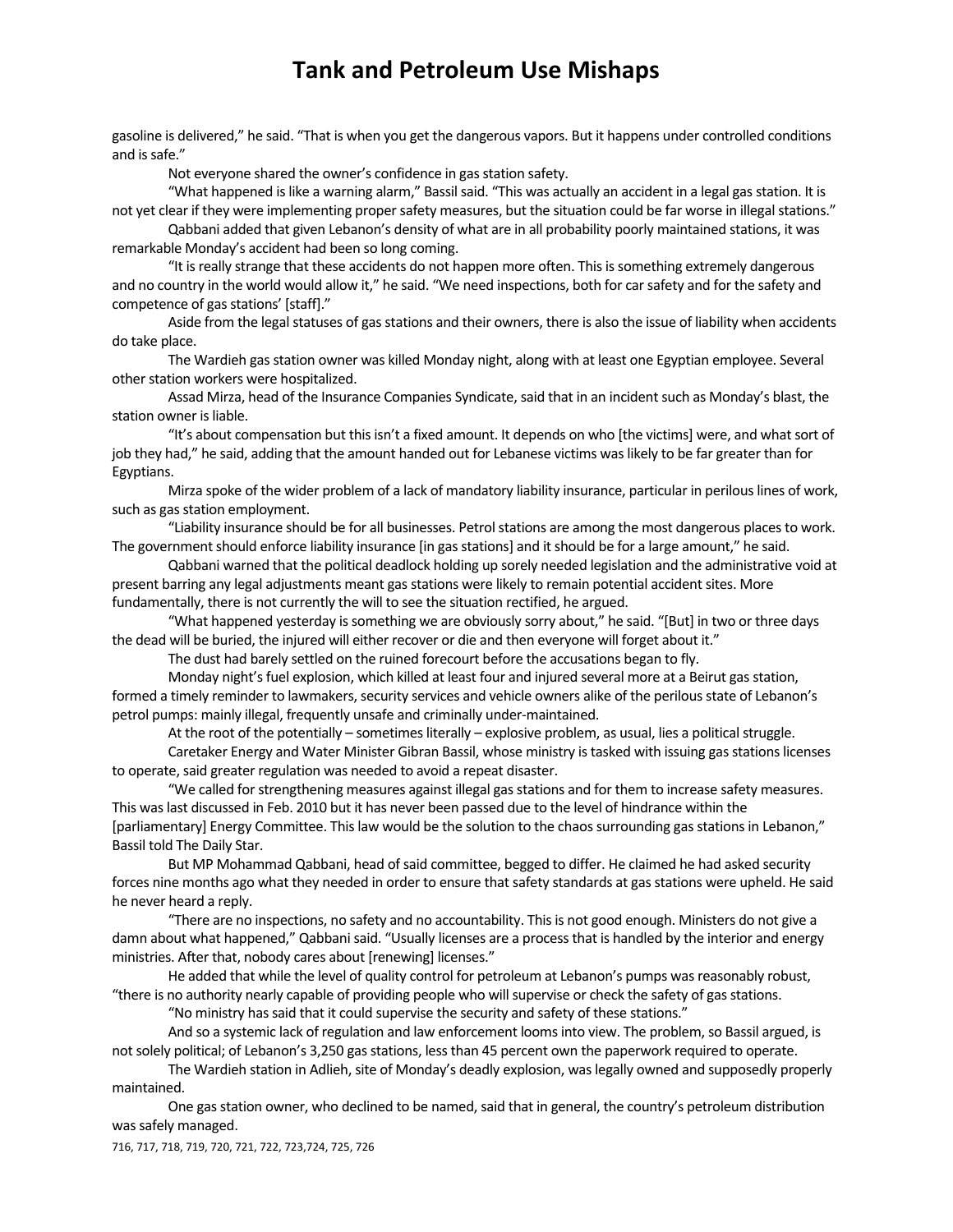"We have fire extinguishers, and encourage our workers not to smoke. Things are safe. Gasoline is not as flammable as you might think. A cigarette won't set it off. The only dangerous part of [running a station] is when the gasoline is delivered," he said. "That is when you get the dangerous vapors. But it happens under controlled conditions and is safe."

Not everyone shared the owner's confidence in gas station safety.

"What happened is like a warning alarm," Bassil said. "This was actually an accident in a legal gas station. It is not yet clear if they were implementing proper safety measures, but the situation could be far worse in illegal stations."

Qabbani added that given Lebanon's density of what are in all probability poorly maintained stations, it was remarkable Monday's accident had been so long coming.

"It is really strange that these accidents do not happen more often. This is something extremely dangerous and no country in the world would allow it," he said. "We need inspections, both for car safety and for the safety and competence of gas stations' [staff]."

Aside from the legal statuses of gas stations and their owners, there is also the issue of liability when accidents do take place.

The Wardieh gasstation owner was killed Monday night, along with at least one Egyptian employee. Several other station workers were hospitalized.

Assad Mirza, head of the Insurance Companies Syndicate, said that in an incident such as Monday's blast, the station owner is liable.

"It's about compensation but this isn't a fixed amount. It depends on who [the victims] were, and what sort of job they had," he said, adding that the amount handed out for Lebanese victims waslikely to be far greater than for Egyptians.

Mirza spoke of the wider problem of a lack of mandatory liability insurance, particular in perilouslines of work, such as gas station employment.

"Liability insurance should be for all businesses. Petrol stations are among the most dangerous places to work. The government should enforce liability insurance [in gas stations] and it should be for a large amount," he said.

Qabbani warned that the political deadlock holding up sorely needed legislation and the administrative void at present barring any legal adjustments meant gas stations were likely to remain potential accident sites. More fundamentally, there is not currently the will to see the situation rectified, he argued.

"What happened yesterday issomething we are obviously sorry about," he said. "[But] in two or three days the dead will be buried, the injured will either recover or die and then everyone will forget about it." http://www.dailystar.com.lb/News/Local-News/2011/Jun-08/Blast-raises-gas-station-safetyconcerns.ashx#axzz1Ose4JDvN

### **USA, MS, GROTON**

### **JUNE 9 2011.**

### **BIOFUEL FIRE SPURS CLEANUP ORDER IN MASS**

**FOR LOCAL FIRE OFFICIALS, THE INCIDENT IS A REMINDER OF A NEW FRONTIER IN FIREFIGHTING: DEALING WITH BIOFUEL**

### *Hiroko Sato*

The smell of soot often indicates there has been a fire in a building.

In the case of last week's garage fire at Steve Sampson's Groton home, the telltale sign isthe odor of grease that now wafts across his yard.

That's because the fire caused as much as 50 gallons of vegetable oil to leak, burn and possibly seep into the ground, according to the state Department of Environmental Protection. In other words, the kitchen grease that the homeowner had meant to use to power up his "green" vehicles ended up fueling the flames, said Groton Fire Chief Joseph Bosselait.

Fire officials do not know whether the oil played a part in starting the fire. But for them, the incident is a reminder of a new frontier in firefighting: dealing with biofuel.

"It's getting very common throughout the state," Bosselait said of conversions of diesel vehicles to make them run on vegetable oil.

Most fires involving biofuel stem from processing of kitchen oil into bio diesel, and not from the storing of the fuel, according to the state Fire Marshal's Office. There was no processing taking place on Sampson's property. Nonetheless, biofuel is a fire hazard that can leave a mess behind if it catches a fire.

716, 717, 718, 719, 720, 721, 722, 723,724, 725, 726 Contractors retained by the DEP are cleaning up the ground at 444 Nashua Road after 50 gallons of vegetable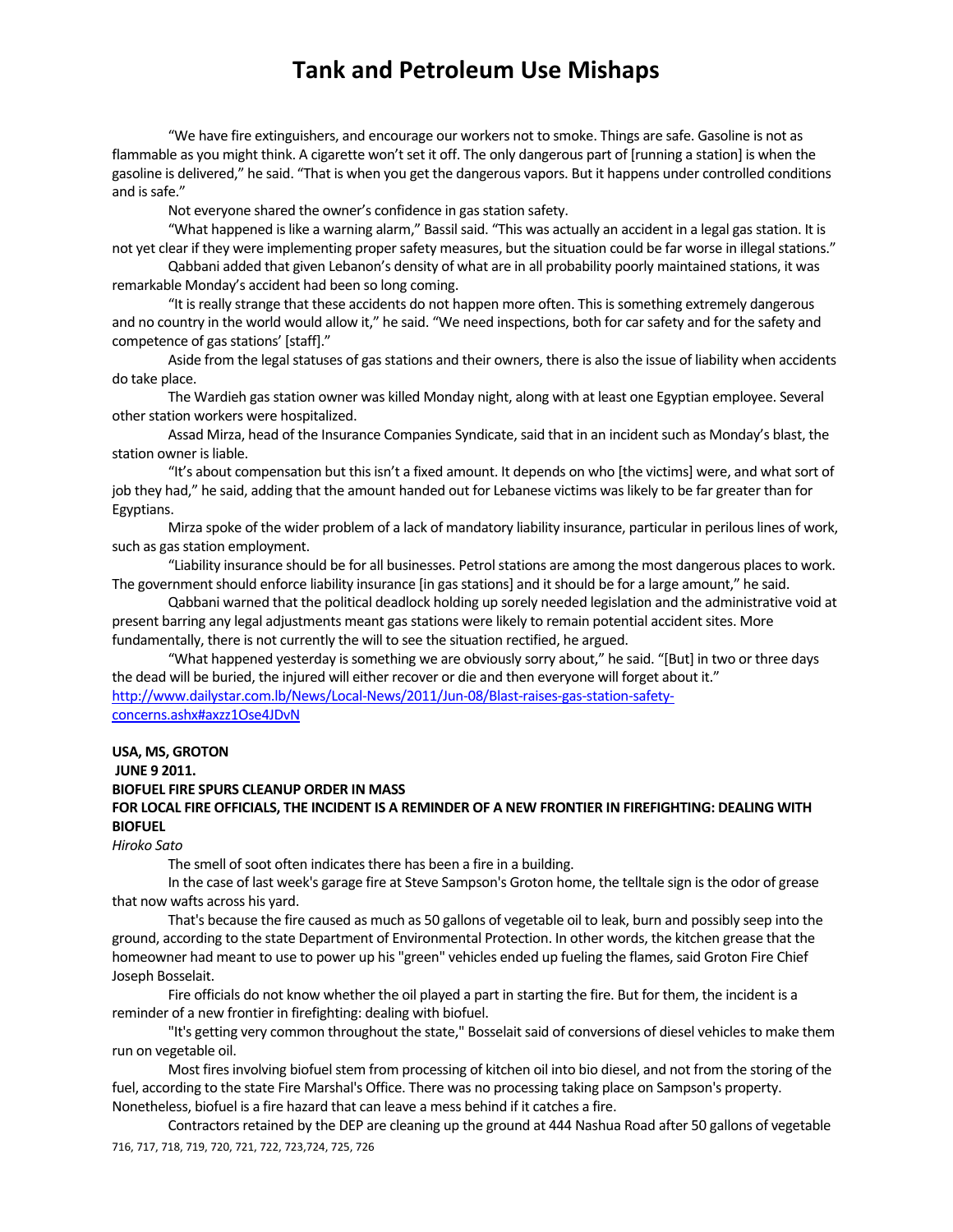oil were released to the environment during a fire that broke out in the early‐morning hours of June 2. According to Bosselait, a neighbor reported the fire at 2:36 a.m., and a patrol officer from the Pepperell Police Department rushed to the scene on the town border and woke up Sampson. As firefighters arrived, flames were visible from the back of the 3car detached garage, where the roof eventually caved in.

No one was inside the garage and there were no injuries reported. There was also no damage to the house. It took 20 Groton firefighters and their counterparts from Pepperell and Dunstable about 90 minutes to put out the fire, according to Bosselait.

The Fire Marshal's Office was involved in the investigation of the fire, but could not pinpoint the cause with certainty, Bosselait said. But Bosselait said Sampson told him during the fire that there were vegetable-oil drums at the back of the garage and that it was for his vehicles that were converted to run on kitchen grease. Sampson indicated he owned two such vehicles, Bosselait said.

"It's obvious that there was oil because we had it all over the place," Bosselait said. "The amount, that's hard (to say)."

The amount was 50 gallons, Joseph Ferson, spokesman for the DEP, said yesterday. The quantity makes it a "reportable release," which triggers cleanup enforcement, according to Ferson. The DEP hasretained Corporate Environmental Advisors, a company based out of West Boylston, to do the cleanup at Sampson's property. Sampson is responsible for all of the cleanup costs, Ferson said. An estimate was not immediately available, nor was a timetable for the cleanup.

Bio-diesel is usually a processed product that requires multiple chemicals to make, according to Jennifer Mieth, the public‐information officer and manager of fire data and public education unit at the state Department of Fire Services. The oil released at Sampson's property was real vegetable oil and not processed, Mieth said.

Ferson said the CEA crews already completed vacuuming the oil and the water from the fire suppression, which became mixed with the oil. The workers have also excavated the soil to remove oil that leaked during the fire and testing the remaining soil. They will be sampling the private well, as well, Ferson added. Multiple Dumpster‐type containers with tarps covering the content could be seen placed acrossthe front yard yesterday.

Sampson declined to comment on the fire.

Bosselait said vehicle conversion has grown popular in recent years amid the soaring gasoline prices and the movement to cut back on fuel consumption. But these environmentally minded vehicle owners may not necessarily know the regulations to go with production and storing of biofuel. Having five gallons or more of gasoline requires a permit from a local Fire Department, and there is a similar rule for bio‐diesel, Mieth said.

Environmental officials were cleaning up and storing waste from 50 gallons of vegetable oil behind 444 Nashua Road in Groton yesterday after it was released to the environment during a garage fire there early Thursday. sun/hiroko sato Sun staff photos can be ordered by visiting our MyCapture site.

http://www.firerescue1.com/fire‐attack/articles/1059464‐Biofuel‐fire‐spurs‐cleanup‐order‐in‐Mass/

## **USA, AZ, CHANDLER JUNE 10 2011. EXPLOSION ROCKS INTEL'S ARIZONA FAB, 4 HOSPITALIZED CAUSE OF EXPLOSION IS UNKNOWN**

*Jason Mick*

An explosion on Tuesday rocked Intel Corp.'s Fab 22, a semiconductor manufacturing facility located near Chandler, Arizona.

The explosion comes just weeks after a tragic explosion at a Chinese plant owned by Hon Hai Precision Industry Co Ltd. (2317) subsidiary Foxconn. The Chinese plant was being used to manufacture Apple Inc.'s (AAPL) iPad 2 at the time, and has since reopened. The incident claimed three lives as fires and secondary explosions raged for some time after the incident.

By contrast the damage at the Intel fab was limited by high tech safety systems. Seven workers were in the room when the explosion occurred and six were outside of it. Fire controls kicked in, as designed, limiting the extent of the damage.

The employees were evacuated for precautionary purposes, but there was no major damage to the Fab or disruption of production. One worker wastaken to the local Maricopa Medical Center with serious, but non‐life threatening injuries. Two others were transported to local hospitals immediately after the incident with less serious injuries. And a fourth worker was hospitalized later in the day.

716, 717, 718, 719, 720, 721, 722, 723,724, 725, 726 Workers inside the fab room wore protective face shields, aprons, and gloves. This stands in contrast to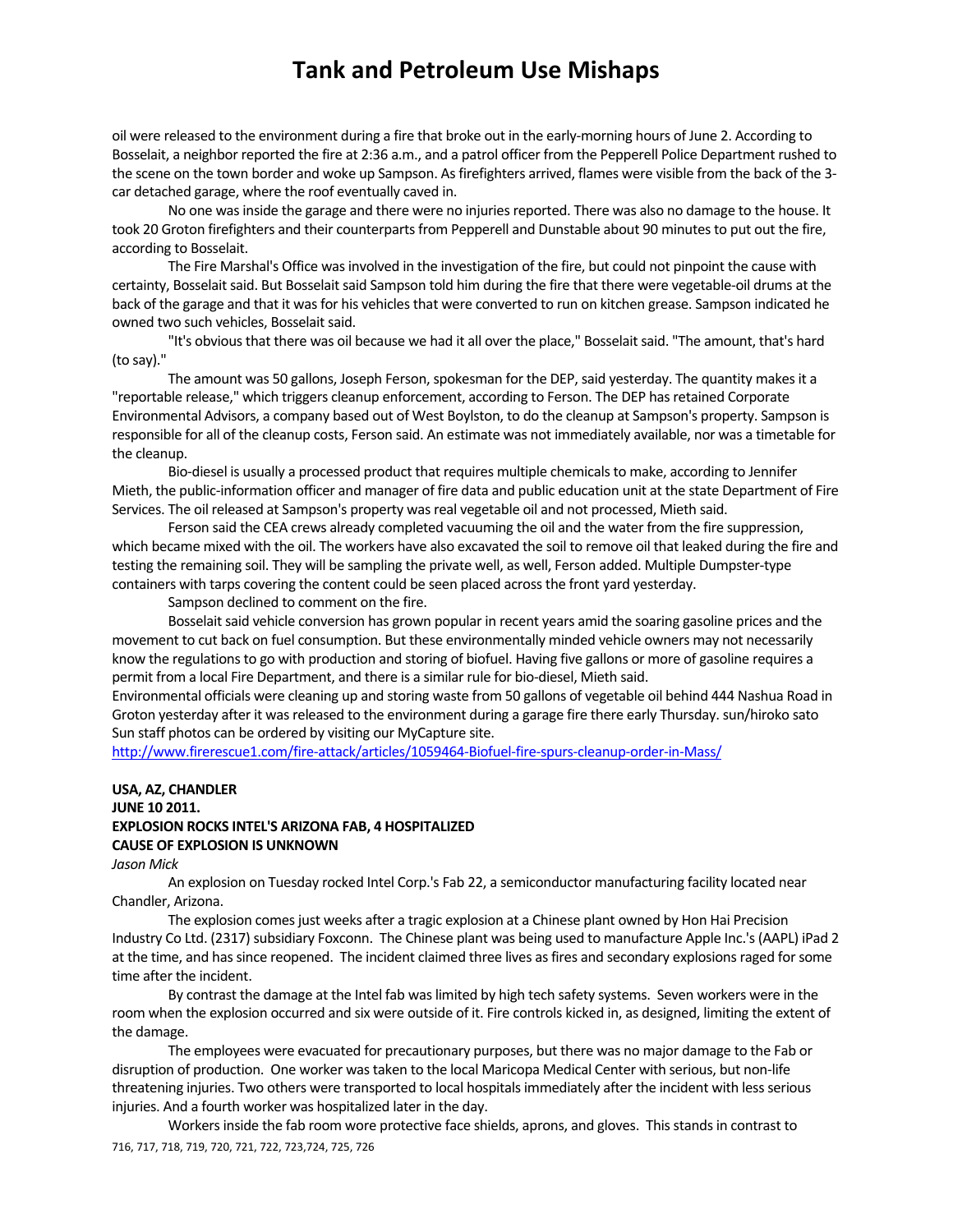workers at Chinese assembly plants that often have minimal protection.

The protective measures are important as the fab, like many, deals with toxic and/or flammable compounds, such as concentrated hydrochloric acid, sulfuric acid, hydrogen peroxide, and ammonium hydroxide.

Josh Walden, Intel's vice president and general manager for fab sort manufacturing, released a

statement commenting, "We're trying to ascertain what happened. All we know isthat there was no damage or release of chemicals to the community."

The room where the explosion occurred was a solvent treatment room. Intel uses chemical solvents, like the aforementioned chemicals, to carry out parts of its semiconductor manufacturing process. After use, these compounds are treated before being shipped to a toxic waste disposal facility. It is believed that the workers were just starting to treat a batch of solvents when the explosion occurred.

Firefighters arrived at the building at 2 p.m., with employees being cleared to return inside by 3:30 p.m.

Intel would not speculate on what the financial costs of the damage would be. However, based on Mr. Walden's comments, it appears that the damage was minimal and localized to the solvent treatment room, so this should not be a major setback for Intel.

http://www.dailytech.com/Explosion+Rocks+Intels+Arizona+Fab+4+Hospitalized/article21844.htm

### **USA, NE, OMAHA JUNE 10 2011. 'LAKE OF FIRE' AT PLANT**

*Bob Glissmann and Jason Kuiper*

A combination of hazards confronted Omaha firefighters who responded to an explosion and fire at a manufacturing plant on Wednesday.

The Nebraska Machine Products building was spewing black, acrid smoke as fire crews responded shortly after 10:30 a.m. A wastewater and oil evaporator inside the plant had exploded, and the smoke from the fire soon was visible for miles.

Three workersin the plant had been burned in the blast. When crews arrived at the building, 9370 N. 45th St., they were told that one worker still might be inside, said Assistant Fire Marshal Jim Gentile.

Firefighters entered the 36,000-square-foot structure and started searching as others knocked a hole in the roof to release heat and smoke. The crewsinside pulled back after they learned that everyone had been accounted for, Gentile said.

It took nearly four hours to bring the four-alarm fire under control. About 70 firefighters, including command staff, responded.

The injured were taken to Creighton University Medical Center in serious condition, but later they had been upgraded to fair condition.

Company co-owner and president Ron Rosso said the most serious injury was to a worker who suffered smoke inhalation and fluid burns. The man was described by another employee as a forklift driver who had been about 10 feet from the explosion.

Rosso said he talked to the injured workers on the phone at midday, and they assured him they were OK, with singed hair the main damage.

Besides the oil-fueled fire and heat from both the flames and the outside conditions, fire officials also were concerned about the building's truss roof, Gentile said.

When such a roof is exposed to intense heat, he said, it starts to bend and deform. Then, when cool water is sprayed on the metal, the metal will contract, and the roof can buckle like a crushed aluminum can.

In April 1996, Omaha Fire Capt. John Goessling was killed when a truss roof on a Family Dollar store at 30th Street and Newport Avenue collapsed on him. Goessling was unable to escape before his air tank emptied.

Wednesday's four-alarm fire also forced the evacuation of nearby businesses.

Doug White, who works at Nebraska Engineering Co., said his plant was evacuated shortly after 11 a.m.

Shortly before that, some employees had been asked to move their vehicles because of the smoke pouring from the building next door.

Then, White said, he heard a loud explosion. Within minutes, firefighters arrived and power was disconnected to his plant.

Crews fought the fire from the outside, spraying foam and water into the structure for hours.

The 55 to 60 workers who had been inside the Nebraska Machine Products plantstood about 50 feet from the building's east entrance, upwind from the heavy smoke that blew to the south.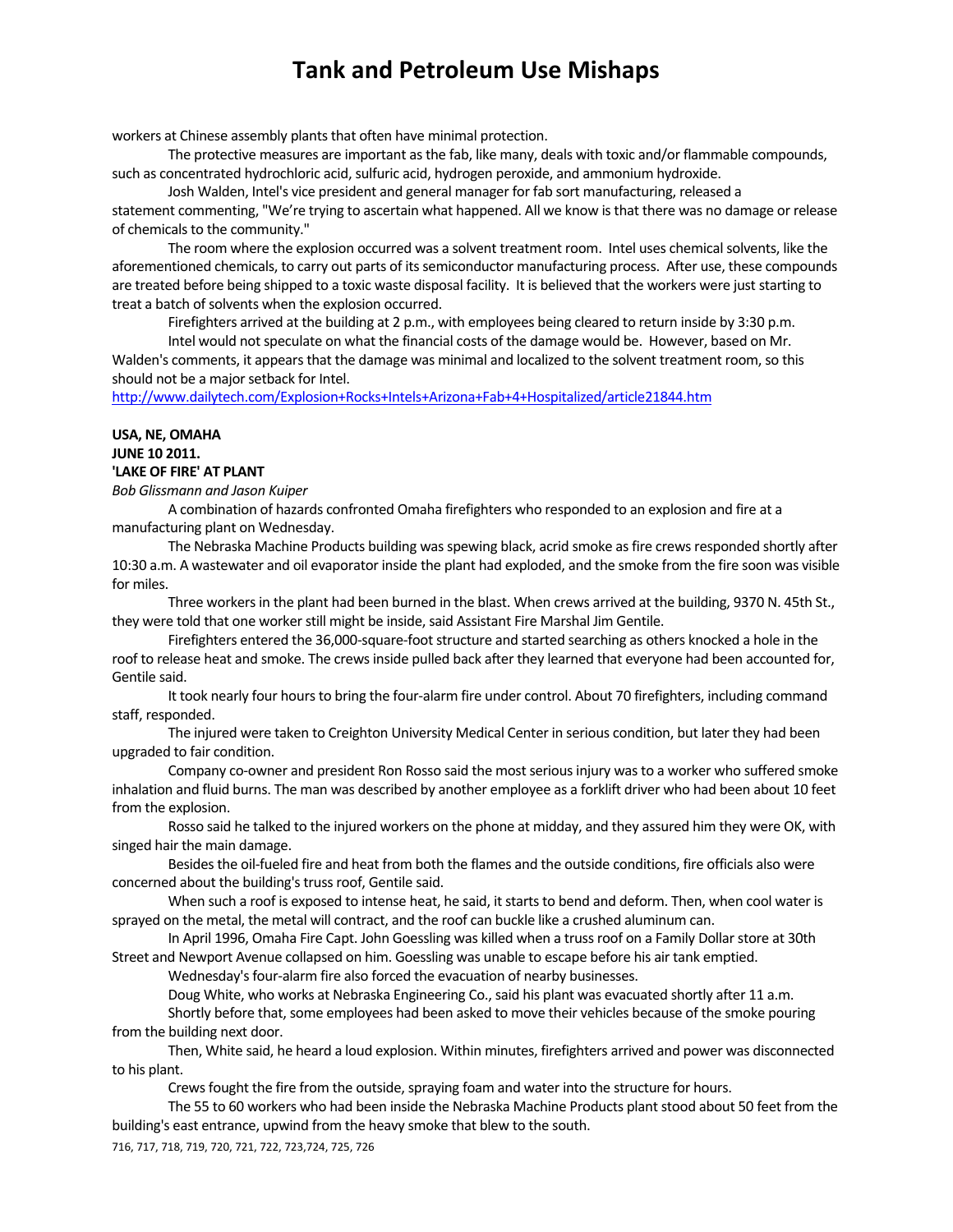Many were concerned about how they would retrieve their vehicles, which were parked west of the plant, because their keys were in the building.

Earnest Crosslen was standing under a tree after exiting the building's east side, on the other end of the plant from where the blast occurred.

Crosslen, who had been about 75 to 100 feet from the evaporator,said, "It just blew up. I heard a boom. Then Isaw a ball of fire."

Rex Tupper, a plant employee from Council Bluffs, said he was around a corner when he heard a "bang." Tupper looked toward the explosion. "I saw a lake of fire and just ran," he said.

A half-hour after the first fire call came in, the blaze intensified. The building's sheet-metal walls buckled and flames inside could be seen through gaps in the walls.

A third alarm was issued at 11:10 a.m. The fourth went out at noon as flames and fireballs jumped a parking lot to ignite barrels and chemicals stored about 25 to 30 yards west of the plant.

Isidoro Osorio thought he had moved his 2004 Ford Explorer out of harm's way after the fire broke out. But the flames that ignited the barrels spread to stacks of wood pallets and then to Osorio's and another worker's vehicle.

By 12:15 p.m., the 29-year-old's Explorer was a burned-out shell. Had Osorio not moved it, the recently purchased SUV would have been fine.

"It was my baby," Osorio said.

Matt Starr was much more fortunate. Starr, 60, was close to the evaporator when the explosion occurred. He said he heard a "whooshing" sound before flames shot into the air.

Starr, a 14-year employee who works in quality assurance, said he bolted toward a dock door on the building's west side. He said he could feel heat on the back of his arms and head as he ran.

He slipped suddenly asthe blast pushed him forward. Those who saw him fall told him later that a wall of flames rushed over him as he headed outside.

He made it to safety, the hair on his head singed.

"I was pretty lucky," he said.

The fire finally was declared under control just before 2:15 p.m. One firefighter who became overheated was carted down the hill to a parked rescue squad for treatment.

Gentile said inspectors remained at the plant after fire crews left shortly after 5 p.m.

Rosso said a small fire at the plant shut down production for a few hours about 10 years ago. This fire, of

course, was much worse, although firefighters were able to keep flames away from the office on the building's east end. "It looks pretty grim," Rosso said, "but we did get everybody out."

Rosso said he already had received calls from customers and suppliers offering assistance and office and shop space.

The company, founded in 1966, manufactures machine parts. http://www.omaha.com/article/20110609/NEWS01/706099872/1123

### **USA, OH, DAYTON**

**JUNE 11 2011.** 

## **MOM: 'ZACK WOULD BE DEAD' WITHOUT SUPERVISOR'S ACTIONS**

## **21‐YEAR OLD REMAINS IN INDUCED COMA WITH CAUSTIC SODA BURNS ON 60% OF HIS BODY**

Tammy Hale knows her son is only alive after he fell into a tank filled with cleaning chemicals Tuesday because of the heroic actions of a co‐worker.

Zack Hale, 21, isin an induced coma and on a ventilator at Miami Valley Hospital in Dayton, Ohio, with second‐ and third‐degree chemical burns covering 60 percent of his body.

He fell into a tanker filled with caustic soda (sodium hydroxide) while working at Levi Holdings on the city's northwest side. Hospital officials Thursday afternoon said Hale remained in critical condition.

If not for Dan Redd, the tank cleaning supervisor at Levi Holdings, Tammy Hale says herson would have been stuck in the tank and died with no way to escape.

"Dan said he was out riding around on his golf cart from location to location like he does and he heard someone screaming and he knew it was Zack," Tammy Hale said Thursday. "He said Zack had fallen (into the tank) feet first and he had a hard time getting him out because the chemical was so slippery. But he pulled him out, stripped him and washed him off.

716, 717, 718, 719, 720, 721, 722, 723,724, 725, 726 "If it wasn't for Dan, Zack would be dead right now. (Dan) is having a really hard time with this, but I called him last night and tried to convince him that what he did was really a great thing. He was pretty shook up."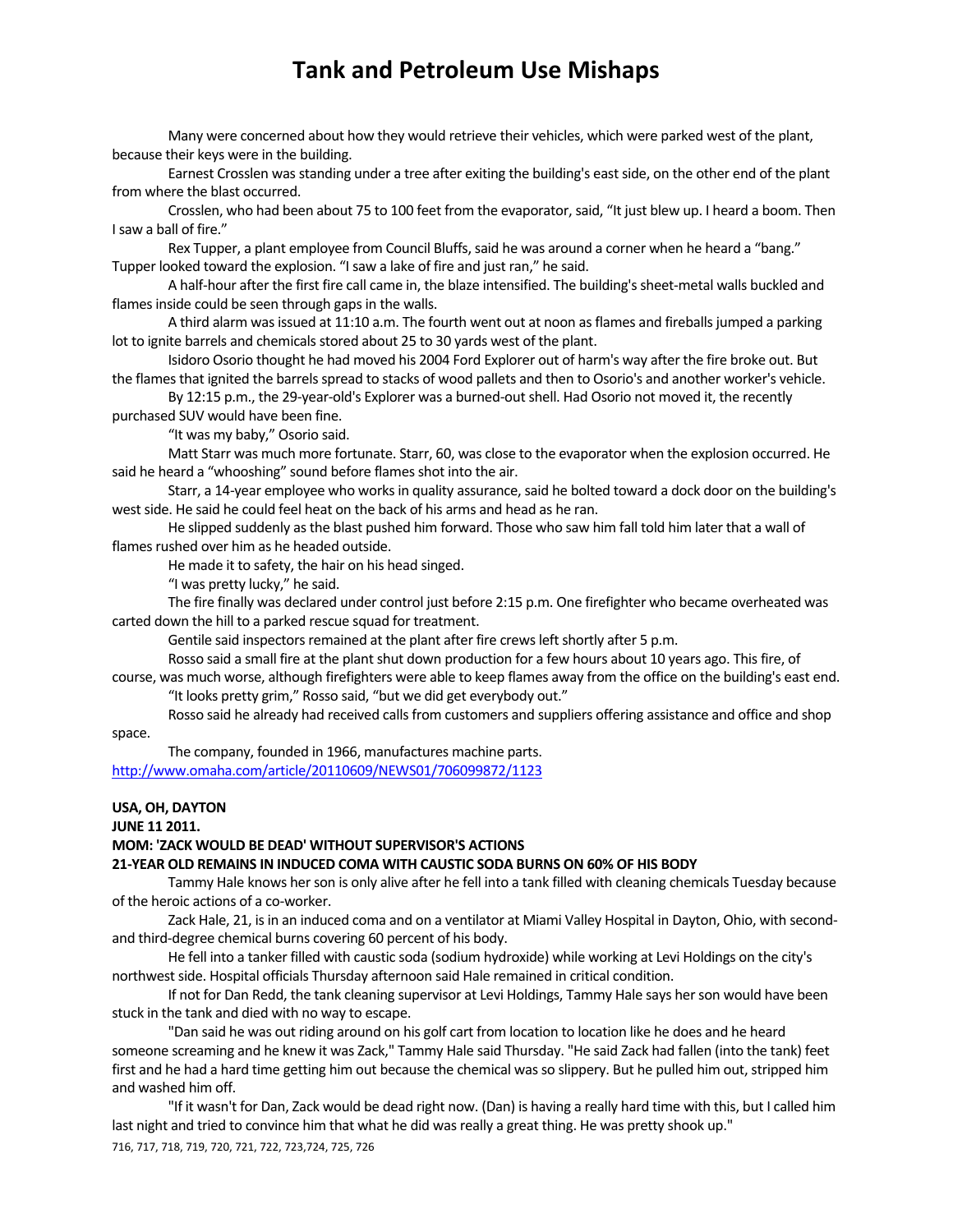Redd suffered burns on his hands and arms. He wastreated and released Tuesday from Reid Hospital. He could not be reached for comment Thursday.

Zack Hale's job at Levi Holdings, 1655 Rich Road in Richmond, was to climb onto empty tankers, insert a hose into a man‐hole sized opening and dispense cleaning agents.

Hale wasfound by Redd being burned alive by the chemicals, but no one witnessed what happened to cause Hale to end up in the tanker.

"The nurse (at Miami Valley) said it looked like there were marks on his back that made it look like he had to have slipped and fallen into the hole," Tammy Hale said. "But no one was there to witness it, so we still don't really know exactly what happened."

Hale wastold by physicians at Miami Valley that the next 48 hours are pivotal for herson. Zack, a former Northeastern and Richmond high school student, suffered burns from the chest down, and surgery could be performed today that will allow doctors to see if his lungs were burned on the inside.

"They said if you breathe it in, it is like setting the inside of your lungs on fire -- it is that kind of burning," Tammy Hale said. "If there is a blessing in any of this, it isthat his upper extremities were saved. If you look at him, it looks like he was just perfectly dipped into the tanker and pulled back out."

Tammy Hale said Thursday that her younger son, Chris, 19, has not been able to see his brother in the hospital because it is too emotionally difficult. Chris is in remission from Crohn's disease and Zack has been a great supporter of his brother during his illness.

"He drove us to the Mayo Clinic when Chris had to go for treatments -- they are very close," Hale said. "I know Chris is having a very hard time with this."

http://www.pal-item.com/article/20110610/NEWS01/106100312/Mom-Zack-would-dead-without-supervisor-sactions

### **USA, NORTH CAROLINA, GREENSBORO**

**JUNE 14, 2010**

### **LIGHTNING SPARKS MAJOR FIRE AT TANK FARM**

It took fire crews over six hours to contain a massive fire at the Colonial Pipelines fuel holding facility in Greensboro.

The fire started when lightning apparently hit one of the gasoline holding tanks just before 1 a.m. Sunday at the "Tank Farm" just off Interstate 40 at Gallimore Dairy Road.

Interstate 40 had to be shut down for nearly seven hours as crews battled the fire. All roads in the area are reopened.

David Douglas with Greensboro Fire tells WFMY News 2 the tank that was on fire contained about 20,000 barrels of gasoline, lessthan half of its 43,000 barrel capacity. There are about 42 gallonsin one barrel, according to Douglas. He saysthe tanks adjacent to the one that burned contained about 3,000 barrels or 120,000 gallons of gas each.

Throughout the fire, Douglas said there was no threat of an explosion and that emergency workers wouldn't need to evacuate anyone because all surrounding businesses were closed.

For much of the morning, firefighters let the fire burn itself. Once the amount of fuel in the tank dwindled to about 10,000 barrels, firefighters used a foam chemical to attack the fire and knocked it down around 6:30 a.m. Firefighters sprayed water on the nearby tanks overnight to keep them from igniting.

Officials say two firefighters were treated on the scene for heat exhaustion. There were no other significant injuries.

Douglas says fire crews were being stretched to their maximum because of four other fires in Greensboro overnight. Two of those fires also appear to be weather‐related, he says.

Greensboro Fire Chief Greg Grayson saysfire crews had just trained on the Colonial Pipeline site two weeks ago and hold regular training exercises with the company.

Company leaders with Colonial Pipeline say they were able to shut down their operation and pump the gasoline out of the tank that was on fire.

"We are relieved that no one was injured during this emergency," Colonial CEO Tim Felt said. "And we deeply appreciate the Greensboro Fire Department for their quick and professional response. As we have come to learn during frequent drills at our Greensboro facility, they are outstanding."

Colonial officials say operations have resumed at the Greensboro tank farm. They say the incident is not expected to disrupt fuel supplies in the Greensboro area or elsewhere.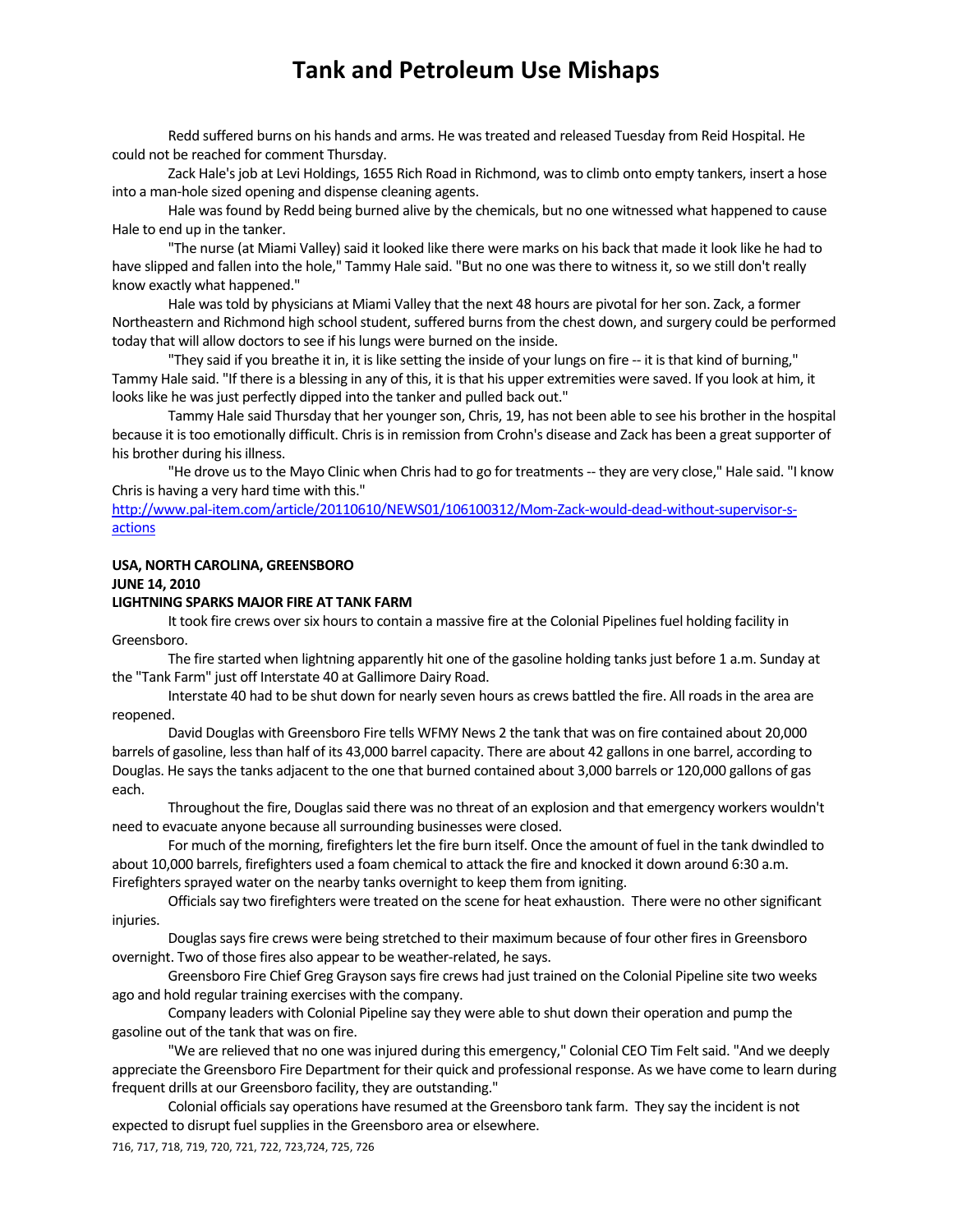According to the company, the Colonial Pipeline delivers an average of 100 million gallons a day to markets across the Southern and Eastern U.S. Colonial transports refined petroleum products such as gasoline, diesel fuel, home heating oil, jet fuel and fuels for the U.S. military. Its pipeline system originates in the Houston area and ends at the New York harbor.

http://www.digtriad.com/news/local/story.aspx?storyid=143663&catid=57

## **USA, N.C, GREENSBORO**

### **JUNE 13 2011.**

### **TANK FARM FIRE IGNITED BY LIGHTNING, ONE OF GREENSBORO'S BIGGEST IN 2010**

The night of June 13th, 2010 was hot, humid and stormy with a lot of lightning. For those who witnessed the lightning's sky show, the sharpness and intensity of it was a sure recipe for disaster.

And, it happened. It wasthe lightning strike heard and seen around the Triad. What happened after, turned into one the biggest, most intense fires in 2010.

Lightning had struck a gas tank at, of all places, the Greensboro Tank Farm.

Mother Nature delivered a bolt so powerful, the lightning protectors couldn't deflect the strike. And, so the fire calls began. Crews from Greensboro, High Point, and Guilford County were the first responders who made sure the tank farm fire stayed contained to one tank.

A tank holding about 20,000 gallons of pure gasoline was burning. Fire crews and foam trucks were called in from as far away as Charlotte and Spartanburg, SC.

Flames could be seen for miles. Onlookers stopped off of I-40 to watch and take pictures.

For years, residents in the Triad wondered what would happen if one of the gas tanks caught on fire.

The question has been answered. The firefighters in Greensboro, Guilford County and the surrounding areas are ready. They proved that, on June 13, 2010.

The firefighters had trained for the event and for them it was just another day at the office.

Two days after the fire WFMY News 2 spent time with some of the men who were on the frontline that night. We talked to some of the men, who spent more than hours getting the blaze under control.

"When we showed up it was our worst nightmare realized. We never thought we'd see anything like that. A lot of times when lightening strikes a tank farm it bounces around between the tanks and makes a light show and impresses a lot of people but there's nothing to it. And I was kinda hoping it wasthat. But as we were going to the call and more traffic came over the air about multiple calls, I started changing my mind thinking there was something to this.

http://www.digtriad.com/news/local/article/179104/57/Lightning-Strike-Ignites-One-Of-Greensboros-Biggest-Fires-In-2010

## **USA, FLA, MIAMI**

**JUNE 16 2011.**

### **WORKER RESCUED FROM TOP OF TANK AT MIA**

Miami-Dade Fire rescuers have brought a worker to the ground who had found himself stuck at the top of a fuel tank at Miami International Airport.

The worker was not injured when his mechanized scaffold became stuck, sometime after 5 p.m. Wednesday at the top of the giant fuel tank, about 30 to 35 feet above ground. Rescuers soon responded to the tank farm at MIA, just west of LeJeune Road to get him off the device.

Asrescuers made their way to the top of the structure, the worker could be seen using his cellular phone as he waited in his perch for rescue crews to reach him.

Once at the top of the tank, rescuers put the worker in a harness. Meanwhile, other rescuers in a ladder truck met him at the top of the tank. Once they brought him into the end of the ladder, they lowered him down to safety. http://www.wsvn.com/news/articles/local/21004587424774/#ixzz1RXwSX2aP

**USA, OH, CALDWELL JUNE 19 2011. OIL STORAGE TANK FIRE UNDER INVESTIGATION NO INJURIES, BUT PLENTY OF DAMAGE REPORTED.** *Kevin Howell*

716, 717, 718, 719, 720, 721, 722, 723,724, 725, 726 Caldwell and Belle Valley volunteer firefighters extinguished an oil tank storage fire Friday night.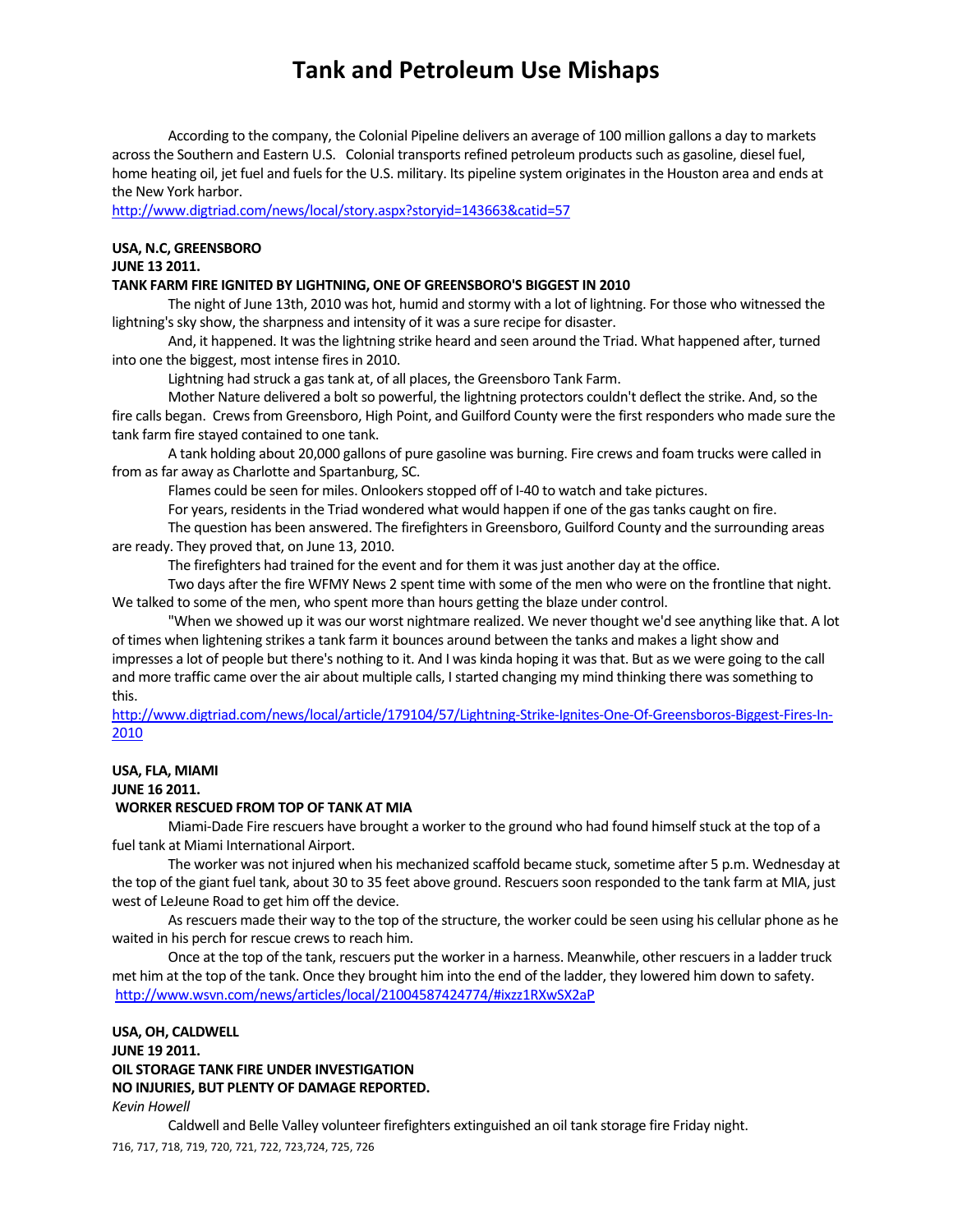Emergency dispatcherssaid they got the first report of a burning tank at State Road 215 near Wolf Run State Park just after 5 p.m.

Firefighters put out the blaze with chemical foam. Nobody was hurt, but the tank was heavily damaged. Dispatchers say there were electrical storms in the area at the time the fire started, but the cause of the fire is still under investigation.

http://www.wtrf.com/story.cfm?func=viewstory&storyid=101726

### **AUSTRALIA, N.S.W, SYDNEY JUNE 20 2011. TANK IN FATAL WINERY BLAST 'NOT LABELLED'**

*stephen johnson*

Storage of flammable liquid at a NSW winery where two men died in an explosion lacked basic safety rules and warning signs, a former worker has told an inquest.

Colin Locock, who was a forklift driver at the Drayton family‐owned winery,said he was not informed about the danger of the material and not given safety instructions.

Boilermaker Edgar Orgo, 59, and winery owner Trevor Drayton, 52, died in the explosion on January 17, 2008, and a third man survived with serious burns.

The liquid spiritus vini rectificatus, also known as SVR, or distilled spirits of wine, was stored in tanks at Drayton's Family Wines in the Hunter Valley.

The inquest, at Glebe Coroners Court in Sydney, heard on Monday that Mr Orgo had been welding a metal plate to tank 104 shortly before the explosion.

Mr Locock said he did not see any warning signs around tank 104, which had contained 9000 litres of SVR in the weeks before the explosion.

"Don't recall seeing SVR signs," he said.

Under questioning from barrister Kristina Stern, assisting deputy coroner Hugh Dillon, Mr Locock said he was unaware that ethanol vapour wasflammable.

He also said he had not been instructed in safety procedures for handling the liquid, which is almost pure ethanol.

Asked if he knew that SVR was stored around the winery, Mr Locock replied, "No."

"Were you given instructions whether the machinery could be operated around tanks containing SVR?" Ms Stern asked.

"No," Mr Locock replied.

Rural Fire Service Superintendent Paul Jones, a structural fire investigator,said it waslikely the fire started in the tank rather than around it.

"I would have to say it was tank 104, by the damage to the tank itself," he said.

"I can't determine whether the explosion happened, or the fire happened first."

But under questioning, he agreed with the proposition that welding on the metal container had caused the

Police Detective Senior Constable Peter Muscio said the explosion happened before the fire started, in his opinion.

He agreed heat from an area around Mr Orgo had ignited the fire and rejected suggestions a leak had caused the blaze.

Assistant winemaker William Rikard‐Bell wasinjured in the accident, with burnsto 80 per cent of his body. He survived after diving into a nearby dam at the property in Pokolbin.

Members of the Drayton family were present at the Glebe Coroners Court for the inquest on Monday.

The hearing resumes on Tuesday.

http://news.ninemsn.com.au/national/8263220/lax‐safety‐before‐nsw‐winery‐blast‐court

### **CANADA, CALGARY**

fire.

## **JUNE 23 2011.**

## **FUEL SPILL ON ROOF OF HIGHRISE**

The fire department was busy on Tuesday night cleaning up a diesel fuelspill that occurred on the roof of a downtown Calgary building.

716, 717, 718, 719, 720, 721, 722, 723,724, 725, 726 They say that a company was installing a new generator and fuel was being transferred from one tank to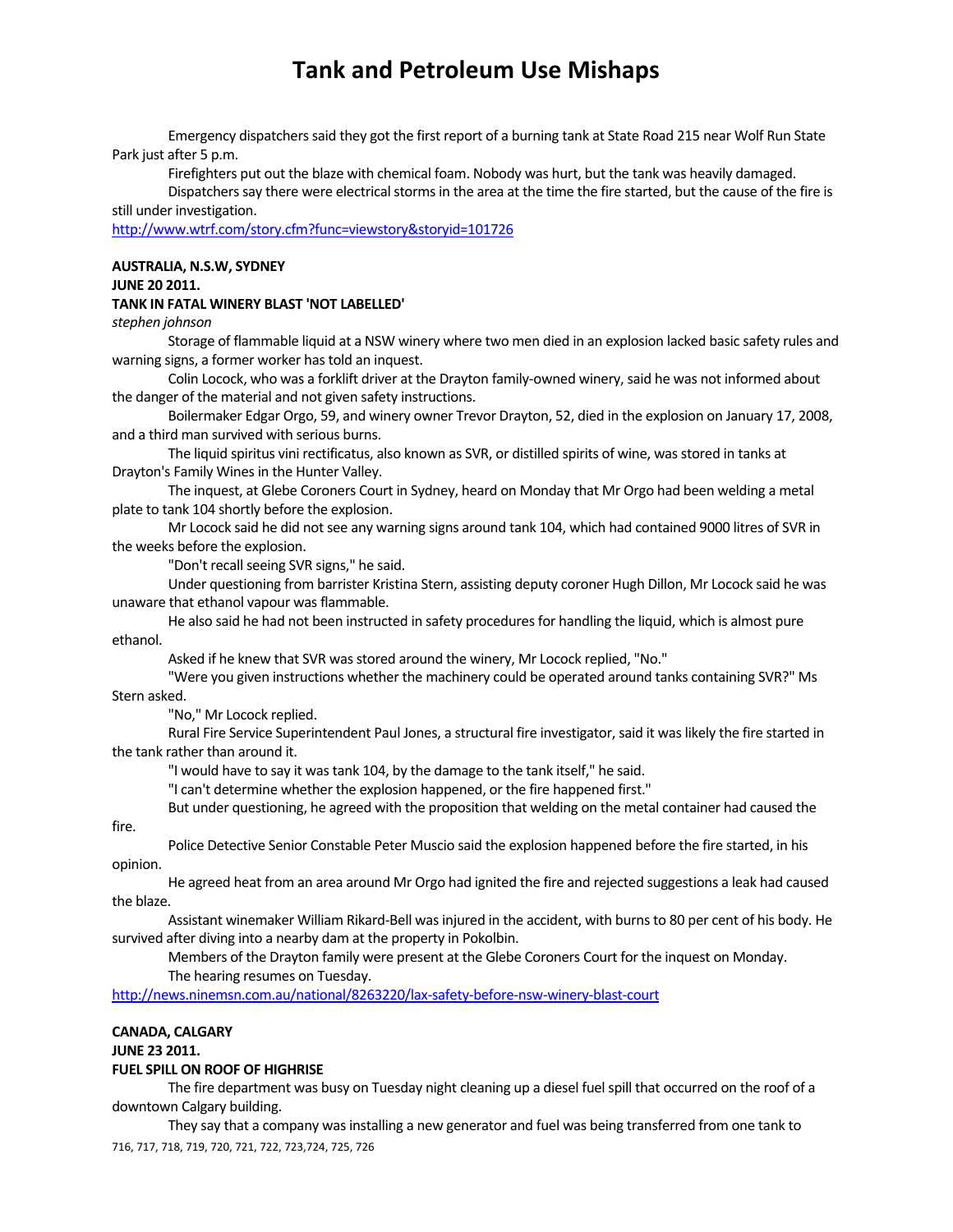another when a malfunction caused the diesel to spill onto the roof.

Initial reportssay that hundreds of litres were released, but that number dropped to just under 50 litres when crews assessed the situation.

The fire department still had a challenge in cleaning up the mess. "We've drawn off as much of the product as we can with pumps. The roofing company will then remediate the roof," said Dist. Chief Larry Craig.

There were about 50 firefighters on scene for about two hours, Craig said, but that was a precaution to keep the residents of the building safe. "We're taking serious precautions for diesel fuel."

No one wasinjured in the incident asthere was no one around when the spill occurred.

None of the fuel had seeped into the sewer system.

http://calgary.ctv.ca/servlet/an/local/CTVNews/20110622/CGY\_oil\_spill\_110622/20110622/?hub=CalgaryHome

### **USA, VERMONT, ESSEX JUNCTION**

**JUNE 20, 2011**

## **ESSEX JCT GAS LEAK MAY BE LARGER THAN THOUGHT**

A gasleak that brought an Essex Junction shopping center to a standstill may have been much worse than first thought. It was discovered in May, but state officials say it may have been going on for months.

State officials say the Gulf Gas Station has likely been leaking gas since February and that records show a monthly inventory losssince then. The Agency of Natural Resourcesis now estimating 2,600 gallons may have leaked into the surrounding soil.

The property owner, Dave Simendinger, says the state is exaggerating. He puts the number closer to 50 gallons.

On May 24 business owners at the Post Office Square shopping plaza in Essex Junction smelled a strong odor of gasoline coming from the parking lot. Eight fire and rescue crews-- including a state hazmat team-- responded to the scene. More than 15 businesses were evacuated, but were allowed to open up shop the following day.

State officials, however, are not convinced it was a minor spill from a fuel delivery as the gas station owner alleges. Last week the Agency of Natural Resources got an emergency order from the state environmental court to stop Dave Simendinger's operations at the Gulf. He was ordered to drain histanks and remove them and any contaminated soil from the ground within five business days. That work is starting Tuesday morning.

But Simendingersays he's being targeted. Histanks are 30‐year‐old single‐walled, fiberglasstanks. He argues the state wants suppliers to switch to double-walled tanks.

The state says 2,600 gallons is a serious spill and it's critical they fix the source of the leak. Once the tanks come completely out of the ground Wednesday Simendinger and the state will have a better idea of how much gas has leaked.

Simendinger is complying with the order. And it is not clear if he could face any penalties. http://www.wcax.com/story/14943512/essex-jct-gas-leak-may-be-larger-than-thought

### **USA, VT ESSEX JUNCTION JUNE 23 2011.**

### **DIGGING FOR A GASOLINE LEAK**

"These tanks were all tested tight," Dave Simendinger said. "The pipes were tested tight."

But the court ordered Dave Simendinger to rip the 30-year-old, single-walled tanks out of the ground at his Gulf gasstation in Essex Junction. The state is worried these huge fiberglass drums may have been leaking for months.

"I think they've got this agenda to get rid of single-walled tanks," Simendinger said.

"It's not about the tanks. The tanks were really just in the way of our ability to get at the contaminated soil and get it out as quickly as possible," said Sarah Bartlett of the Vermont Agency of Natural Resources.

The investigation comes after business owners at a neighboring shopping plaza reported smelling a strong odor of gasoline in late May. The gas had made its way down to the plaza's storm drains. Simendinger says it was a small spill from a fuel delivery, but the state thinks more is going on underground.

"The estimate of 2,600 gallons is a worst-case scenario. It's very difficult to measure," Bartlett said.

So the state must base its calculations on the owner's inventory records and 2600 gallons are unaccounted for. But Simendinger says the gas isn't missing. He blames the discrepancy on inaccurate calibration of his pumps, claiming over time the extra gallons went into customer gas tanks, not the ground. The state also allows fuel dealers to be short 130 gallons per tank plus 1 percent of their sales. So based on those numbers he puts the leak closer to 50 gallons.

716, 717, 718, 719, 720, 721, 722, 723,724, 725, 726 "That's always been my question; where's the gas? They've drilled this site up like Swiss cheese and they have